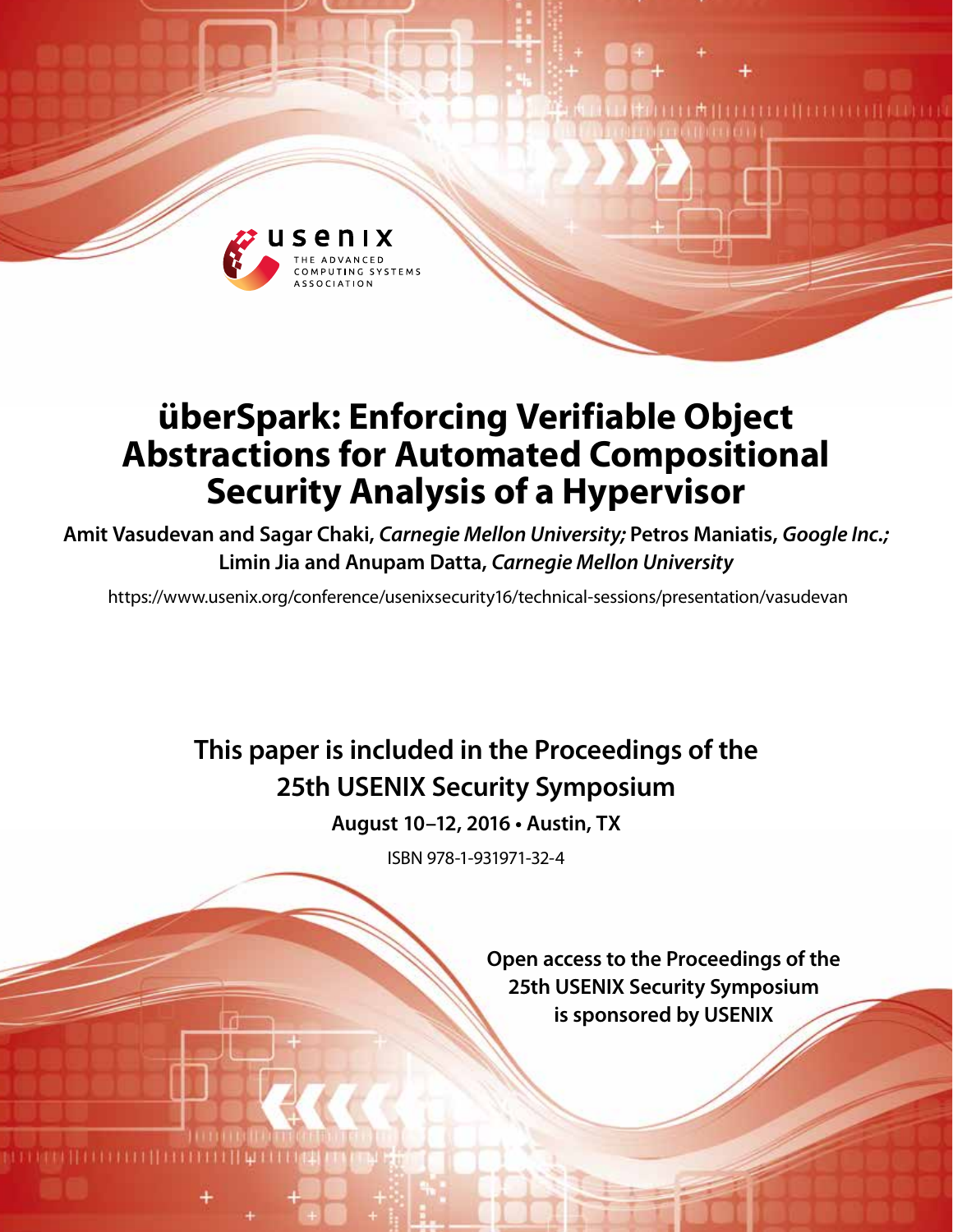# ÜBERSPARK† : Enforcing Verifiable Object Abstractions for Automated Compositional Security Analysis of a Hypervisor

Amit Vasudevan<sup>\*</sup>, Sagar Chaki<sup>\*\*</sup>, Petros Maniatis<sup>\*\*\*</sup>, Limin Jia<sup>\*\*\*\*</sup> and Anupam Datta<sup>\*\*\*\*</sup>

\*amitvasudevan@acm.org – CyLab/Carnegie Mellon University \*\*chaki@sei.cmu.edu – SEI/Carnegie Mellon University

\*\*\*maniatis@google.com – Google Inc.

\*\*\*\*{liminjia,danupam}@cmu.edu – CS/ECE Carnegie Mellon University

*Abstract*—We present überSpark (üSpark), an innovative architecture for compositional verification of security properties of extensible hypervisors written in C and Assembly. üSpark comprises two key ideas: (i) endowing low-level system software with abstractions found in higher-level languages (e.g., objects, interfaces, function-call semantics for implementations of interfaces, access control on interfaces, concurrency and serialization), enforced using a combination of commodity hardware mechanisms and lightweight static analysis; and (ii) interfacing with platform hardware by programming in Assembly using an idiomatic style (called CASM) that is verifiable via tools aimed at C, while retaining its performance and low-level access to hardware. After verification, the C code is compiled using a certified compiler while the CASM code is translated into its corresponding Assembly instructions. Collectively, these innovations enable compositional verification of security invariants without sacrificing performance. We validate üSpark by building and verifying security invariants of an existing open-source commodity x86 micro-hypervisor and several of its extensions, and demonstrating only minor performance overhead with low verification costs.

#### 1. INTRODUCTION

The modern hypervisor stack is, by necessity, extensible. Hypervisors not only enable the old-hat style of customization, such as modularity for device drivers, but are further extended with convenient functionality for security services such as attestation, debugging, tracing, application-level integrity and confidentiality, trustworthy resource accounting, on-demand I/O isolation, trusted path, and authorization [14], [18], [22], [49], [53], [57], [62], [64], [65], [71], [74], [75], [77], [80], [83]–[86]. Further, the overwhelming majority of the deployed hypervisor codebase is written in low-level C and Assembly, due to hardware accesses, developer familiarity, and performance requirements.

1.1. Problem – The unbridled growth of these extensible hypervisors, while enabling useful functionality, raises significant security concerns. As the size and complexity of these systems increase – not to mention the number of extensions, which may be active in arbitrary combinations – so has the incidence of security-related bugs. Indeed exploitable bugs in extension interfaces have led to compromises in various hypervisors ranging from complex VMMs to micro-hypervisors [2], [3], [26], [27], [44]. Thus, higher assurance in the security properties offered by hypervisors is critically important. 1.2. Solution – We address this challenge by developing überSpark (üSpark), an architecture for building extensible hypervisors that: (a) is *compatible with commodity systems*; (b) enables *automated compositional verification of security properties*; and (c) produces *performant systems*. Compatibility with commodity systems is crucial to impacting developers and deployment ecosystems. üSpark supports development and verification directly at the C and Assembly source and enables access to more commodity hardware features. It is thus distinct from prior approaches that sacrifice commodity compatibility by employing new programming languages or hardware models [33], [36], [81]. Compositionality means that extensible systems can be verified modularly, rapidly, and independently as they are implemented. Specifically, when an extension is added, üSpark does not require complete system re-verification to re-establish properties. While this goal guides much work in high-level languages, achieving it for low-level languages is a significant challenge. Furthermore, it distinguishes us from verification of full functional correctness [31], [33], [43]. We focus only on security invariants – memory separation, control-flow integrity, information flow – and other extension properties that can be formulated as invariants. We verify such properties directly, compositionally, and automatically on the C and Assembly implementation. This helps bring to commodity-compatible hypervisors those on-going approaches, which offer full functional correctness, but we also enable precise reasoning on untrusted and unverified system code. Finally, the üSpark hypervisor's performance is close to that of a commodity unverified system.

<sup>†</sup>In the fictional Transformers universe, the AllSpark is a powerful object capable of creating a new Transformer by bestowing ordinary machinery with sparks – the building blocks of a Transformer. In a similar vein, ÜBERSPARK bestows ordinary hypervisors with verifiable objects (ÜOBJECT) for automated compositional security analysis.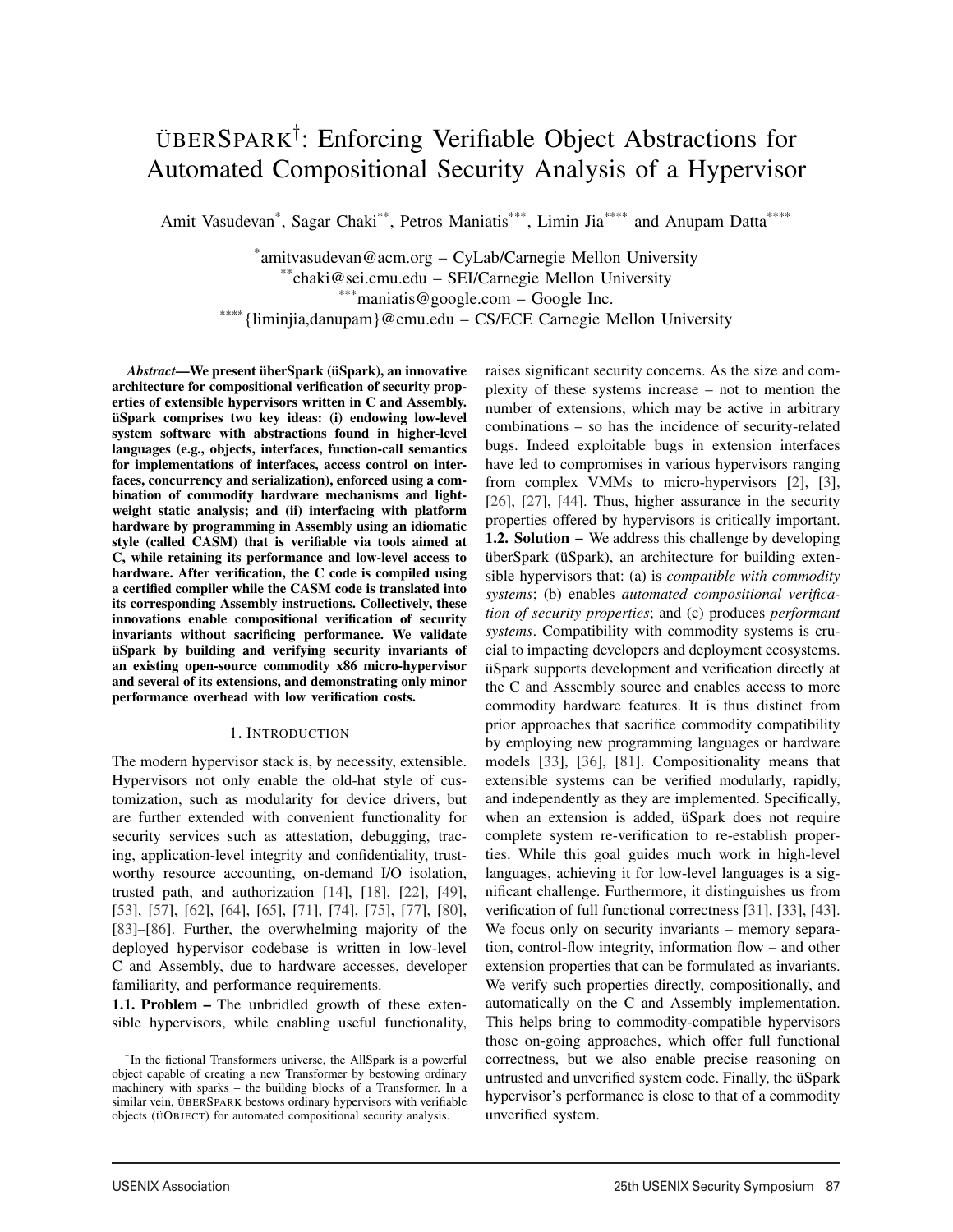Key to the power of üSpark is the enforcement of verifiable-object abstractions to hypervisors. The basic building block is a *üobject*, which encapsulates specific system resources and provides an interface for accessing them – with a well-defined behavioral contract comprising a use manifest along with formal behavior specifications. A üobject may represent core components of a hypervisor or an extension and may be concurrent or sequential. Public methods of concurrent üobjects are invoked in parallel by multiple cores whereas sequential üobjects are implemented as monitors, guarding all method invocations via a per-üobject lock. üObjects communicate with each other via function calls.

There are two special üobjects: *prime* sets up a sane initial state, while *sentinel* ensures control-flow semantics even when üobjects with different levels of privilege and trust invoke each other. Together, they enable compositional inductive proofs of security properties expressed as invariants over sequential üobjects via source code analysis and hardware assumptions [8]. A third group of special üAPI üobjects allow access to shared resources enabling state-of-the-art tools for automatic verification of sequential C code to be soundly applied to verifying security properties, while still allowing multithreaded high-performance applications.

In keeping with our first and second design goals, üSpark enforces verifiable-object abstractions using a combination of commodity hardware mechanisms (pagetables and de-privileging) and light-weight static analysis, leveraging off-the-shelf C99 source-code analysis and certified-compilation tools. üObjects, including prime and sentinel, are automatically and modularly verified using Frama-C [41], an industrial-strength software analysis and verification framework. We use standard and custom Frama-C plug-ins to perform static verification checks that include: per-üobject behavioral contracts (via a standard weakest-precondition plug-in); abstract variable assertions that enable behavioral asserts as well as üobject control-flow integrity (via a standard abstract-interpretation plug-in on stack frames and other variables); syntactic checks that ensure conformance with a restricted C99 syntax and logical de-privileging of üobjects (via a standard abstract syntax tree analysis plug-in); and, composition checks that enable client üobjects that share a common server üobject to compose soundly (via a custom composition-check plug-in).

üSpark also provides an idiomatic use of Assembly, called CASM, to separate it from C code during system construction. During analysis with Frama-C, the CASM code is replaced by a C99 hardware model which models key commodity hardware features. Our custom Frama-C plug-in checks that the syntactic restrictions imposed by CASM are respected by every üobject. The verified üobjects are then compiled into executable binaries. During üobject compilation, all C99 code is processed using the certified CompCert compiler [12] while each CASM instruction is replaced by the corresponding Assembly instruction by our custom Frama-C plugin. The CASM language is designed to ensure that the C and Assembly code operate on disjoint state. Our longer-term goal is to guarantee that the verified source code properties carry over to the binary by leveraging the C-Assembly separation and cleanly extending the bisimulation proof of the CompCert compiler to encompass hardware state and Assembly code. In addition, we aim to ensure the semantic equivalence between the hardware model and the corresponding Assembly instructions. Proving these guarantees formally appears straightforward, and need only be done once for the üSpark framework, but we leave it to future work.

The üSpark object abstraction is distinguished from other systems in that it allows many fine-grained objects in privileged mode. Static analysis enforces logical deprivileging of those objects – e.g., a hypervisor module running in host-mode ring 0 is precluded from accessing page-table structures, thereby being "logically" deprivileged – while control transfer between them does not involve a context switch, thereby significantly helping with system performance, our third design goal.

1.3. Contributions – (a) We present üSpark, an innovative architecture providing verifiable object abstractions for automated compositional verification of hypervisor security properties while targeting commodity compatibility and performance (§4,§5). (b) We use üSpark to incrementally develop and verify security properties of an existing open-source commodity x86 micro-hypervisor with multiple independent security extensions (hypervisor and extensions realized as 11 üobjects with 7001 SLoC; 5544 and 2079 lines of annotations and hardware model; §6,§7). (c) We carry out a comprehensive evaluation showcasing verification metrics, development effort and performance, and report on our experience (1 person yr; üobject verification times from 1–23 minutes with a cumulative time  $\approx$  1hr; 2% average runtime overhead over native micro-hypervisor applications with guest performance unaffected; §8,§9).

# 2. A MOTIVATING EXAMPLE

To motivate and explain üSpark, we use as a running example, a hypervisor that closely corresponds to our case study. Imagine the hypervisor managing a multi-CPU guest, and supporting optional security extensions that implement various guest-specific and system-wide security properties. The hypervisor manages system devices used by itself, by extensions, and by the guest. System devices execute device firmware in parallel with the CPUs and perform DMA. The hypervisor and extensions are written in C and Assembly.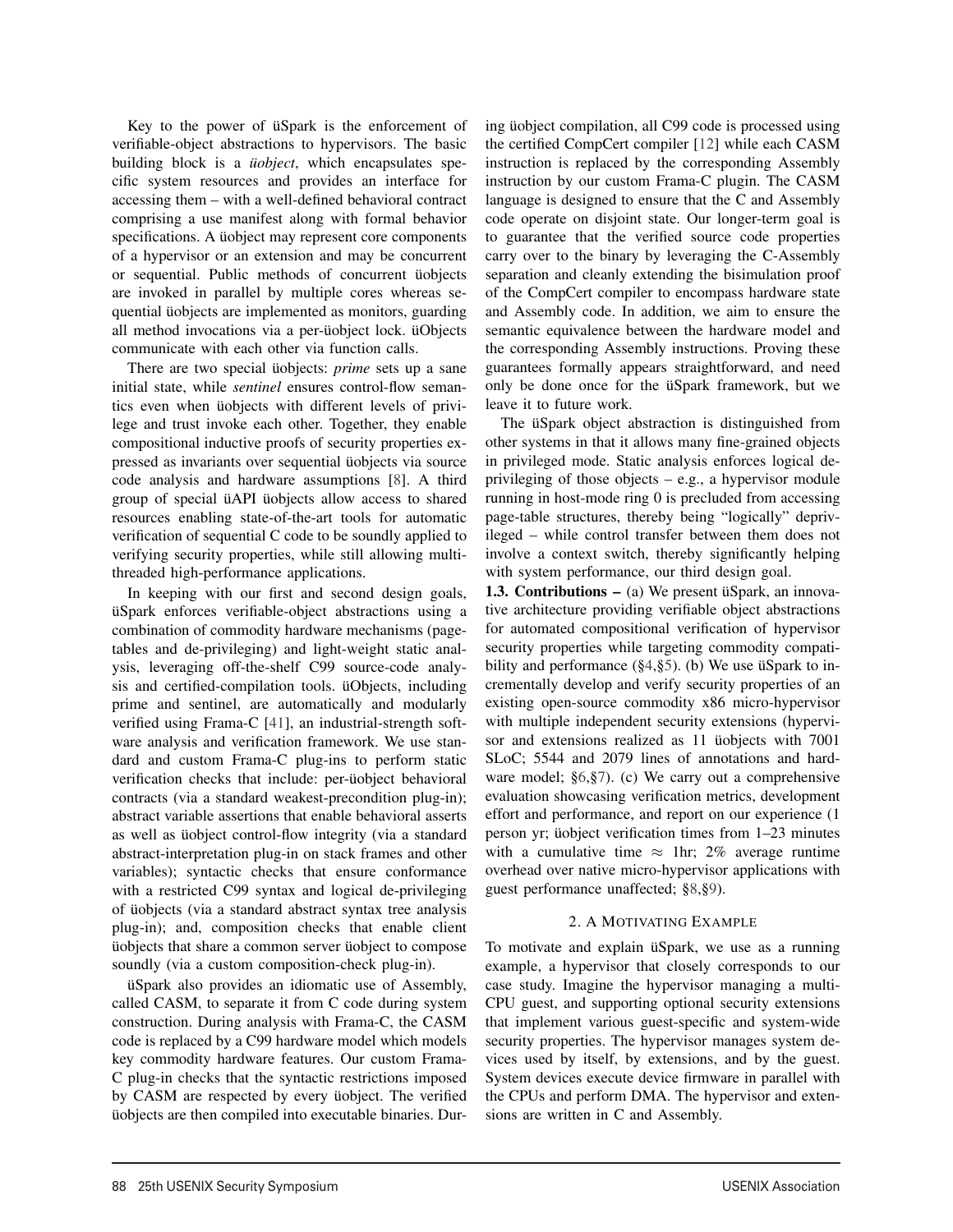The hypervisor leverages CPU capabilities, such as memory-mapped I/O (MMIO) and legacy I/O, for system-to-device interaction; it initializes boot CPU (BSP) state; it sets up memory page tables, as well as device allocations and DMA protections (e.g., via an IOMMU); it initializes multi-CPU support via the Local Advanced Programmable Interrupt Controller (LAPIC) and activates other CPUs and sets up their memory page tables and appropriate protections. Constructing a verified hypervisor of this sort, the developers must not only build it and test it well, but also verify its code against a set of general safety properties (e.g., memory integrity) as well as functional invariants on hardware and software state (e.g., IOMMU, LAPIC, CPU states).

Consider now adding two new *verified* extensions to the hypervisor: **hyperdep**, which ensures that guest-VM data pages are non-executable; and (b) **sysclog**, which ensures that every system call issued by the guest is logged via a dedicated network card to an external trusted entity on the network. In order to preserve the verified status of the system, the developers must prove that: (a) memory integrity is not violated by the extensions; (b) each extension provides its claimed property to guests configured to use it; and (c) the extensions are used in tandem by a guest if and only if they provide a well-defined compositional property (e.g., separability). This is non-trivial, since it requires the construction and verification of inductive invariants that imply the core security properties of the hypervisor, and those of enabled extensions. Also, since extensions are optional, verification must account for all possible configurations – e.g., enabling either **hyperdep**, or **sysclog**, or both – while avoiding the combinatorial blowup.

Of course, history tells us that two extensions are never enough for any extensible system. What is more, not all extensions come from the same developers or with the same pedigree. Consider, for instance, an *unverified*, strictly optional extension to the hypervisor; this might be an extension that provides essential functionality, but has not been verified, and is taken as an acceptable risk. For our example, let us use **aprvexec**, an extension that ensures that guest code pages contain only read-only, whitelisted content. As with **hyperdep** and **sysclog**, core hypervisor properties, and the properties of other extensions should not be violated by running **aprvexec**, and the risk of running **aprvexec** should only be suffered by a guest that explicitly enables it and relies on its presumed properties. Note that the guest itself, unless it is verified as rigorously as the rest of the hypervisor, is such an unverified component in the system.

# 3. GOALS AND ASSUMPTIONS

3.1. Goals – Our overarching goal is to enable development of performant extensible hypervisors offering proofs of wide-ranging properties on their code, including low-level memory safety, control-flow guarantees, and information flow, as well as higher-level properties such as trusted network logging (**sysclog**) and data execution prevention (**hyperdep**), going all the way up to security properties spanning both hardware and software states (IOMMU, LAPIC, network-card and CPU). Also, verification must support properties over shared system states: e.g., both **hyperdep** and **sysclog** manipulate guest memory protections via the same guest pagetables. Our design goals fall broadly in three categories. *3.1.1. Compositionality:* When new components are added, or existing components changed, human reverification effort should be limited to the changed codebase, yet it should provide guarantees about the entire system under all possible configurations.

*3.1.2. Legacy Compatibility & Usability:* Our development and verification approach must integrate into the existing hypervisor C and Assembly language programming ecosystem, and cover the entire source code base including commodity hardware and guest OS. We must support extensions that are unverified in order to preserve the legacy ecosystem. However, unverified code (e.g., the guest) must not violate system properties established by verified code. Our development and verification techniques must foster wider adoption by hypervisor developers. We envision that entry-level developers will rely on basic building blocks to provide simple properties while seasoned developers will harness the full verification power to provide stronger guarantees.

*3.1.3. Performance:* Verification must not preclude aggressive code optimizations for individual components, including extensions, and must not adversely affect runtime performance. Further, commodity guest OS on multi-core hardware must be supported.

3.2. Non-goals – We do not aim for full functional correctness (i.e., verifying that the implementation behaves exactly as specified in a high-level abstraction). This separates the concerns of showing how a complex low-level system achieves low-level formal properties from how those low-level properties refine a high-level abstract model; we focus on the former, since it is a hard and as yet open problem, whereas much on-going work tackles the latter [31], [42].

3.3. Attacker Model and Assumptions – We assume that the attacker does not have physical access to the CPU, memory, chipset or other verified extensionspecific system devices (our hardware TCB). Other system devices, the guest OS, and unverified extensions are under the attacker's control. This is reasonable since a majority of today's attacks are mounted by malicious software or untrusted system devices. We assume that our hardware TCB is functionally correct, and we have load-time integrity, i.e., the verified hypervisor is the one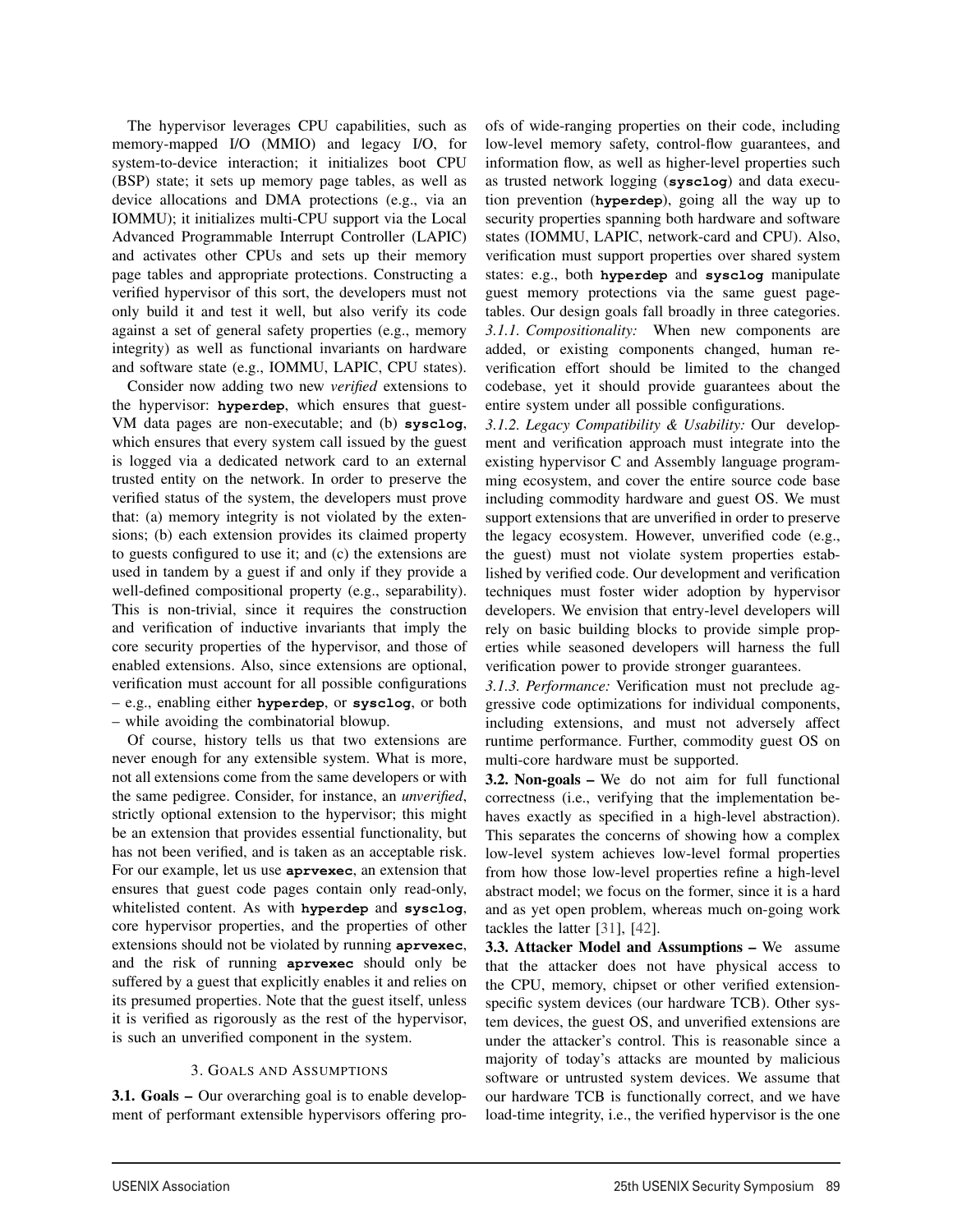securely loaded onto the hardware at boot time. Finally, we assume that the verification tools we use are sound.

#### 4. ÜSPARK ARCHITECTURE

We next describe our architecture, and how it addresses our goals (§3.1) via verifiable object abstractions (Fig 1) 4.1. üObjects – The basic building block in üSpark– the "üobject" – is used to contain any system component including verified and unverified hypervisor and guest blobs and system devices. Logically, a üobject is a singleton object guarding some otherwise indivisible resources (e.g., registers, memory, devices) and implementing public methods to access them. Public methods are essentially regular function signatures but can be restricted to specific callers (§4.2.1). Every üobject also has a special public method, *init*, to set up the üobject in a known-good initial state. A üobject may be concurrent or sequential. The public methods of a concurrent üobject can be invoked in parallel on multiple cores. In contrast, at most one core can invoke the methods of a sequential üobject at a time, as with a traditional monitor. When multiple cores are active, sequential execution is enforced via per-üobject locks.

Each üobject defines its functionality using C and Assembly. Assembly language for a verified üobject is written using CASM, a dialect of C in which Assembly instructions are encoded within regular C functions (CASM functions) via C-like pseudofunction calls  $(CASM$  instructions<sup>1</sup>). For example, for the x86 instruction movcr3 involving register eax there is a corresponding CASM pseudo-function called **ci\_movl\_eax\_cr3**. Each CASM instruction pseudofunction is defined in the üSpark hardware model (§7.1.2) and bridges the shift between the reference C semantics and the hardware instructions (e.g. access to memory and to registers). During verification, each CASM instruction is replaced by the C source code from the hardware model. The resulting C-only program is verified for required properties. CASM functions are verified to respect the C application binary interface (ABI), which is crucial for the soundness of verification. During compilation, all C functions are processed via a certified compiler while each CASM instruction is replaced by the corresponding Assembly instruction. In contrast to prior code-level verification approaches (§10), CASM supports two-way nested C to Assembly calling with full device modeling. This allows using various verification techniques to prove (higher-level) properties on device states other than just memory and numeric

safety (§7.2). CASM also allows aggressive compiler optimizations of the callee C functions including inlining as per compiler specifications, resulting in optimal runtime performance (§8.3). We envision further optimizations including inlining of hand-written CASM code as part of our future work (§11.2).

Beyond defining its own functionality, a üobject is also accompanied by a behavior *contract*. This consists of a *use manifest* (§4.3) and a formal *behavior specification* of its own public interface, which guarantee that if a certain assumption is satisfied in how a public method is invoked, then a property on the return values is guaranteed to hold upon return of that method, without mention of internal üobject state.

Every üobject is held to a number of invariants, which together guarantee its adherence to the verifiableobject abstraction. These invariants include memory and (internal) control-flow integrity, so that the code can be reasoned about; and satisfaction of the formal contract, so that the contract alone may overapproximate the üobject, thereby enabling compositional verification; as well as correct initialization. The invariants are discharged via assumptions on the hardware and proofs on the source code of the üobject, and on the contract of üobjects it interacts with (§5, §7.2).

While our use of object encapsulation is similar to existing micro-kernel architectures [42] and prior capability systems [32], [63], üSpark is distinguished by privileged disaggregation, i.e., multiple verified privileged üobjects can be logically deprivileged. This enables us to achieve the sweet spot with both high performance (there is no hardware de-privileging overhead; §8.3.1) and compositional verification (privileged üobjects can be verified seperately; §7.2).

*4.1.1. Prime:* is the first üobject to execute in a üSpark enabled hypervisor. Prime is verified to satisfy its contract which is: to set up the required system interfaces and associated policies, establish operating stacks, prepare the platform CPU cores, invoke the init methods of other üobjects to initialize their state, and kick-start üobject interactions.

4.2. üObject Interaction – A üobject interacts with another by invoking a public method in its interface with appropriate parameters. All verified üobjects operate on a single stack (one per CPU core) that is set up initially by the prime. Each unverified üobject uses its own, separate stack. The verifiable-object abstraction requires üobjectto-üobject control-flow integrity (otherwise returns could land at arbitrary üobject program sites, access controls would be violated, etc.). Therefore, üobjects must also be verified to use their stack correctly (another invariant). For unverified üobjects, that also means that stacks must be switched to/from the unverified üobject stack and a separate shadow stack must be maintained for storing

<sup>1</sup>CASM syntax is similar to existing "asm" keywords supported by traditional C compilers for integrating Assembly language instructions. However, CASM provides a more principled way to integrate Assembly instructions tailored for verification while retaining performance.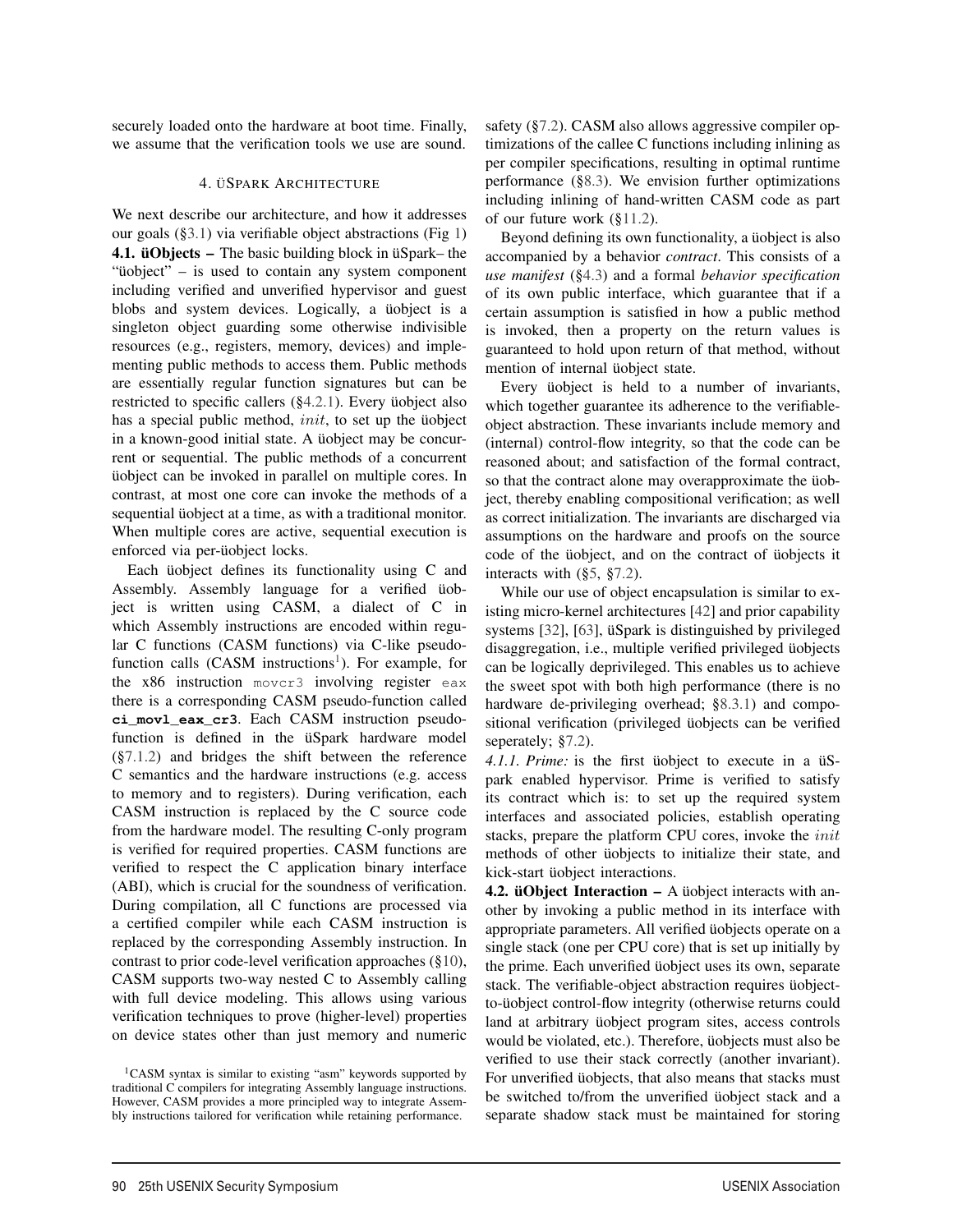

Fig. 1: überSpark: enforces verifiable object abstractions using a combination of commodity hardware and software verification mechanisms to: (a) translate synchronous (call) and asynchronous (e.g., exceptions, intercepts) inter-üobject control transfers, to establish pure function call-return semantics; and (b) establish üobject resource confinement.

return addresses during control transfers. The special *sentinel* üobject performs (verifiably) this functionality. *4.2.1. Sentinel:* is a special üobject that mediates interactions among other üobjects. Thus, an invocation of a public method of a callee üobject by a caller üobject is intercepted by the sentinel and dispatched only after a number of optional runtime checks have succeeded.

These runtime checks logically ensure that the caller may invoke a given public method on the callee according to the üobject manifest (§4.3). For example, an extension can be split between a top half and a bottom half as with traditional device drivers (in our case study, **sysclog** could shed its networking code into a separate üobject, **sysclognw**, that only takes transmission requests from **sysclog**, and is the only authorized user of a separate NIC dedicated to logging), ensuring that only the top half may invoke the bottom half at runtime, while still keeping the two isolated from each other and independently verifiable. If caller and callee are both verified, then no runtime check is required, since static analysis enforces the call policy (§4.3). If one is unverified, the sentinel consults the policy dynamically and allows or rejects the call accordingly.

Besides the runtime checks, the sentinel is responsible for transfering control among üobjects. If both are verified, the control transfer is just a function call. But if either is unverified, the sentinel must employ the appropriate control-transfer method for the isolation mechanism imposed on the unverified üobject (e.g., if using ring-based isolation, switch privilege levels and stacks, marshal arguments, etc.). The sentinel may implement control transfers according to a number of concrete

ways (hardware virtual machines, software fault isolation, etc.), while still adhering to the high-level invariant for isolation. For example, in our micro-hypervisor implementation, the sentinel traverses both ring-based isolated üobjects, and hardware virtual machines (§6).

The sentinel is an üobject, so it adheres to the same invariants as regular üobjects, but it is also verified to implement its function correctly (perform the checks, properly transfer control, etc.).

4.3. üObject Resource Confinement – üSpark implements *üobject resource confinement* in which distinct system resources are: (a) managed by designated üobjects, (b) protected from access by unauthorized üobjects, and (c) regulated in their use by authorized client üobjects. Such resources include üobject local memory (code, data, stack), system memory (e.g., BIOS data, free memory), CPU state and privileged instructions, system devices and I/O regions. Every üobject includes a *use manifest* in its contract that describes which resources it may access. It is held to the property that it can only use the resources declared in its manifest.

For verified üobjects, üSpark employs a hardware model identifying CPU interfaces to system resources (e.g., I/O and designated memory instructions interface to system devices, instructions that can modify CPU model specific register states, etc.) and static analysis to ensure that access to those interfaces respects the üobject's manifest (§7). For example, **sysclog**'s manifest shows that it may access the dedicated NIC for its remote logging, and static analysis ensures that the code for **sysclog** may access only that NIC, nor can any other üobject access **sysclog**'s NIC.

In contrast, unverified üobjects are held to their use manifests via more direct enforcement mechanisms, such as hardware MMU and privilege protections (virtualization, de-privileging) and software manipulations (e.g., SFI). Unverified üobjects can also be granted direct access to exclusively held system devices so they can perform I/O without any performance overhead (e.g., a guest OS üobject is allocated all the devices except the LAPIC and **sysclog**'s network card). Device üobjects use DMA as their interface to other üobjects. üSpark uses hardware IOMMU capabilities to ensure that device üobjects are restricted to perform DMA only to designated üobject DMA memory regions.

*4.3.1. üAPI üobjects:* are a special set of üobjects that encapsulate shared resources over which system properties are established (§6.4). For example, guest OS üobject memory and CPU state are manipulated by multiple extensions (**hyperdep** and **sysclog**). üSpark enforces a composition check (§7.2.1), which for a given set of üAPI üobjects checks if a set of "client" üobjects are composable. Note that every üAPI üobject also performs composability checks at runtime for invocations from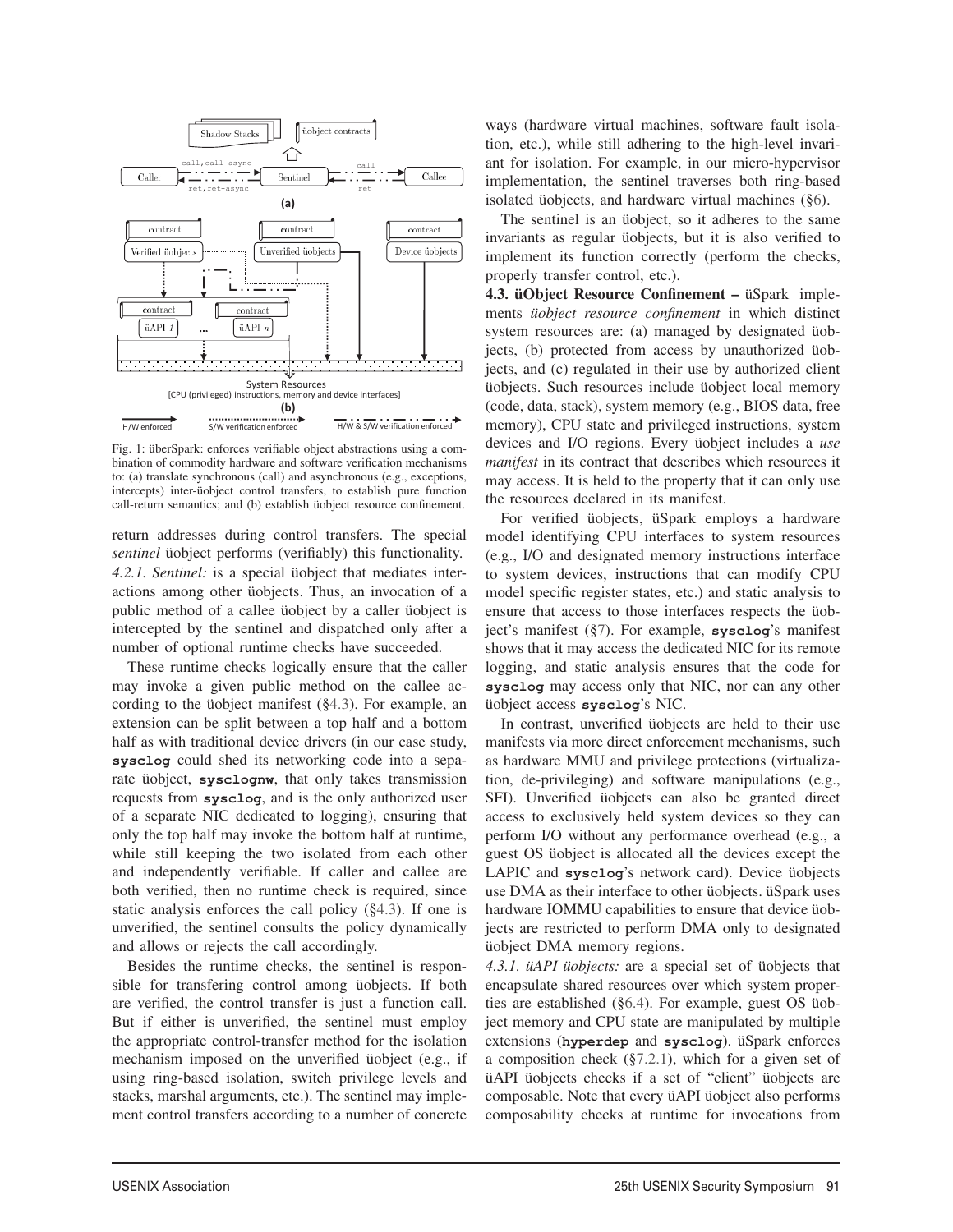unverified üobjects. Such composability checks reason about the use-manifest portion of a client üobject's contract, which constrains how that üobject invokes the üAPI's public methods, ensuring some system-specific and üAPI-specific composability guarantee, such as separability. Client üobjects must satisfy the property that whenever they invoke a üAPI call, they obey their own use manifest, and üSpark discharges this property via static analysis on verified üobjects or runtime sentinel checks for unverified üobjects.

4.4. üSpark Blueprint – üSpark also defines a hypervisor *blueprint* (üBP), which a hypervisor implementation is held to. The üBP is a high-level control-flow graph that divides hypervisor execution into three phases: startup, intercept, and exception handling which can in turn be customized based on the actual number of system üobjects and their interactions (Figure 2; §6). The üBP along with our high-level proofs (§5) enables us to abstract the hypervisor, running on multi-core platform hardware with system devices and DMA, as a non-deterministic sequential program. This, in turn, allows us to prove invariant properties of üobjects, and the hypervisor as a whole, via sequential source-code verification. Further, the üBP also enforces that fragile bits of the hardware state (e.g., CPU and IOMMU) are only touched within a monitor. This, allows us to prove invariant properties encompassing hardware states and keeps our hardware model simple by precluding modeling of concurrent hardware accesses (§7.1.2).

# 5. ÜSPARK FORMALISM

We present a formalization of üSpark that justifies the soundness of our analysis. For brevity, we first give an overview of the formal reasoning followed by our highlevel verification approach and related theorems. Full proof details can be found in our technical report [73]. 5.1. üSpark Formalism Overview – üSpark reasoning relies foundationally on a set of invariants – properties that must hold throughout the execution of a üSpark hypervisor (Appendix A). The invariants are divided into üSpark system invariants and üSpark general programming invariants (those that pertain specifically to üobject C and CASM functions). Each invariant is proved by reducing it further to a set of *proof-assumptions on hardware* (PAHs) and *proof-obligations on code* (POCs) using the üSpark blueprint (üBP; Fig. 2). POCs are then discharged on all üSpark verified üobjects including the prime and sentinel using specific verification tools and techniques (§7). A hypervisor implementation is compliant with üSpark– and therefore amenable to compositional reasoning – if it satisfies all the üSpark invariants. Full details of invariant-to-PAH/POC mappings, a onetime effort, is described in [73]. At a high level, üSpark invariants ensure the hypervisor implementation follows the üBP and that prime is correct, and the first to start in the system, and that it sets up memory protections, stacks, and CPUs, before starting other execution contexts in a well-defined state. The remaining invariants guarantee that üobjects have memory and control-flow integrity, and the sentinel properly transfers control among them, respecting the concurrent or sequential designation.

5.2. Verification Approach and Theorems – There are two tasks in verifying properties of a üSpark hypervisor: (a) showing that it obeys the üSpark invariants; and (b) showing that it obeys any hypervisor/extension-specific invariant properties. The benefit of (a) is that developers can express system-specific properties in terms of üobjects and their interactions with each other, yet verify those properties separately on each individual üobject in isolation, and on the ensemble of the behavior contracts of all üobjects, without having to perform slow verification of the combined source code for the whole code base.

Crucial to the model of üobject are CASM programs, defined below. First, we define a *CASM function* as a CompCert-C99 (CC99) function whose body consists only of a block of Assembly instructions that respect the CC99 ABI. A üobject CASM program is a CC99 program such that: (i) all Assembly code appears only in CASM functions; and (ii) these CASM functions preserve the caller C functions' CPU register state.

Given a üobject CASM program, we are interested in verifying two kinds of properties: (1) invariant properties: whether  $\varphi$  holds at every state (after every instruction), and (2) individual state assertions: whether  $\varphi$ holds at specific program points. We can also specify assumptions (i.e., preconditions), stating that we assume  $\varphi$  holds when a function is called. Verification tools such as Frama-C (§7) take programs annotated with properties to be checked and decide whether the properties hold on all execution traces of the program.

We begin by stating two üSpark theorems essential for the correctness of our approach, which follow directly from the üSpark programming invariants (Appendix A).

Theorem 1 (DISJOINTCASM). *The union of üobject CASM and C functions preserve the existing semantic preservation property of the certified compiler.*

Theorem 2 (EXITSENTINEL). *üobject execution can only exit via the sentinel.*

The next theorem states that each üSpark execution is an interleaving of properly nested executions of üobjects, one on each core (a more formal definition can be found in [73]). Intuitively, it means that üobject calls and returns are properly nested except that the return of an unverified üobject can be an exception, as an unverified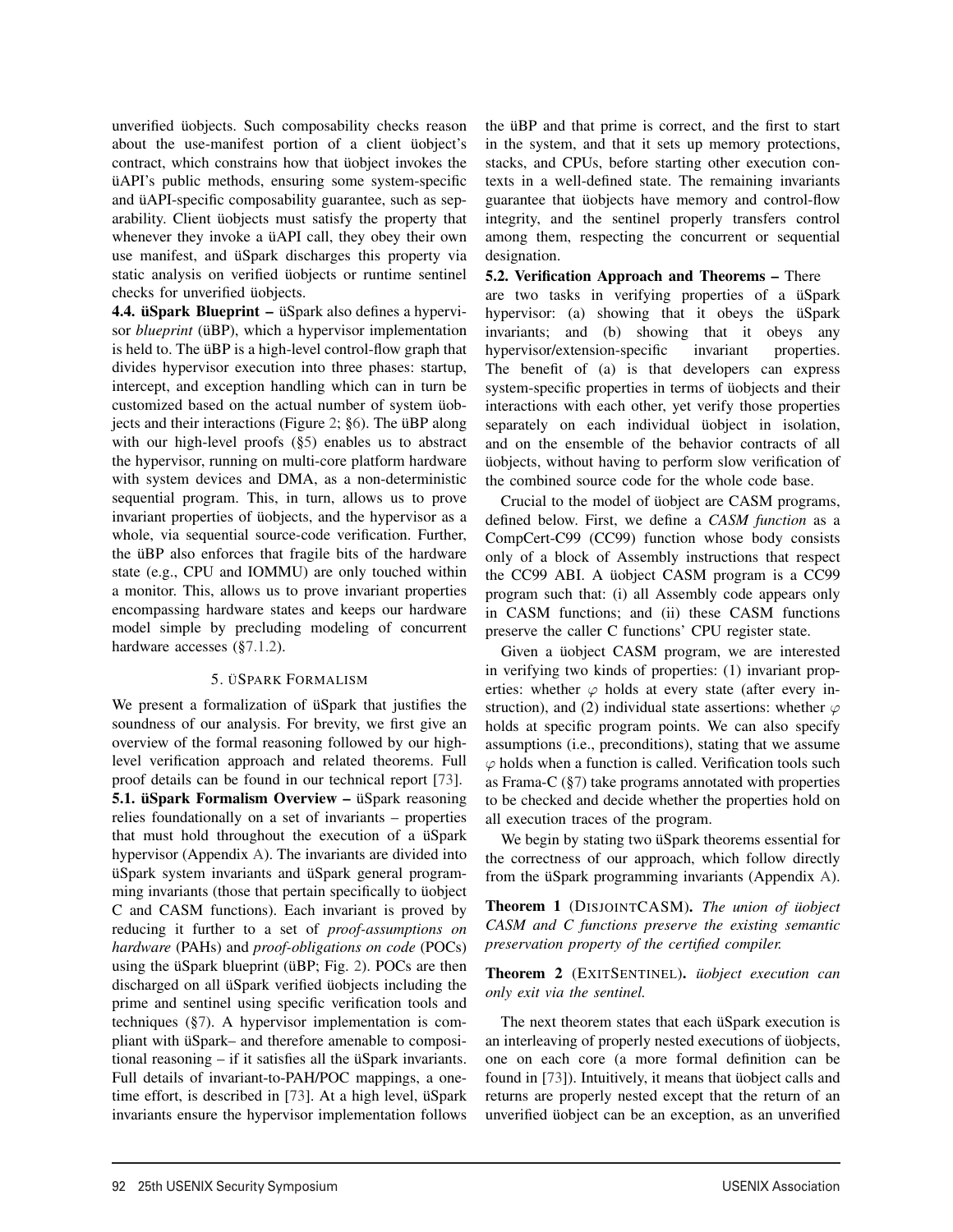

Fig. 2: üSpark Hypervisor Blueprint: startup, intercept and exception handling execution phases. *Rounded boxes = üobjects; Square boxes = nested üobject calls; Arrows = intra- and inter-üobject transitions; Single-lines = serialized execution; Double-lines = concurrent execution.*

üobject can lie about its return address, but will be caught by the hardware if it steps out of the üobject memory. This theorem enables us to view üSpark semantically as a concurrent object-oriented program, which is then abstracted as a non-deterministic sequential program for verification.

Theorem 3 (NESTEDCALL). *Consider a legal execution* π *of üSpark and a sequential üobject* s*. The projection of* π *on executions of* s *consists of a sequence of properly nested executions of* s*, each on a specific core.*

*5.2.1. Hardware Model and Converting Assembly to C:* We use C verification tools to verify CASM functions in üobjects by converting Assembly to C. In addition to general-purpose registers (which are preserved to respect the CC99 ABI) these Assembly instructions access special hardware registers (e.g., LAPIC). Let us denote the set of registers accessed by CASM functions in üSpark by  $\mathcal{R}_{hw}$ . We introduce a set of fresh C variables (denoted  $V_{hw}$ ), one for each register; replace each Assembly instruction accessing  $\mathcal{R}_{hw}$  by one or more CC99 statements that operate in a semantically equivalent way over  $\mathcal{V}_{hw}$ ; replace each  $r \in \mathcal{V}_{hw}$  with  $v_r$ in assertions used for specifying hardware state during verification. We refer to the mapping between  $\mathcal{R}_{hw}$ and  $V_{hw}$ , and the induced mapping from Assembly instructions to CC99 statements, as our *hardware model*. We assume that this mapping is correct. We refer to the CC99 function obtained by transforming a CASM function  $f$  in this manner as  $f$ .

*5.2.2. Abstract üSpark:* We abstract üobjects as a nondeterministic CC99 (NDCC99) program, i.e., a CC99 program with non-deterministic selection of values from finite sets. In particular, the abstract üSpark üBP consists of a set of abstract üobjects, where each abstract üobject  $\tilde{s}$  is obtained from the corresponding concrete üobject s by converting each function  $g \in p(s)$  to an abstract function  $\tilde{g}$ ; more concretely: by replacing all CASM functions as described above, replacing accesses to data that other cores and devices can modify by nondeterministic values, replacing a call to an unverified üobject by a call to the intercept handler üobject with non-deterministic arguments. The next theorem states that each function  $g$  in a sequential üobject refines its abstract version  $\tilde{q}$  in that for each properly nested execution of g, there is a corresponding execution of  $\tilde{g}$ . This is crucial to the soundness of our verification.

Theorem 4 (EXECREFINE). *If* g *is a function belonging to a sequential üobject such that all Assembly code in* g *is in a CASM function satisfying all üSpark programming invariants, and* c *is any core, then for each properly nested execution* τ *of* g *on* c *there is a corresponding execution*  $\tilde{\tau} \in [\tilde{g}]$  *such that:*  $\tau \equiv \tilde{\tau}$ *, where*  $\tau \equiv \tilde{\tau}$  *lifts the per-state equivalence to the trace.*

We use C verification tools to verify POCs directly on üBP (NDCC99 programs) of üSpark. Theorem 4 allows us to lift the verification results to üobject source-code, formally stated in the following theorem (we only show the statement for invariant properties; the statement for individual state assertions is similar).

Theorem 5 (INVCOMPOSE). *Given any sequential üobject s, let*  $\tilde{s}$  *be the üBP abstraction of s. If an invariant property*  $\varphi$  *holds on every execution of g*(*s*)*, then*  $\varphi$  *is an invariant property of every execution of* s*.*

# 6. ÜSPARK HYPERVISOR IMPLEMENTATION

We applied üSpark to XMHF, an open-source microhypervisor for the x86 32-bit hardware-virtualized platform [72]. Originally, XMHF consists of a core hypervisor and a single extension (called *hypapp*), that together implement security-specific functionality. The latest version (0.2.2) runs a Ubuntu 12.04 32-bit multicore guest OS with the core and hypapp at the highest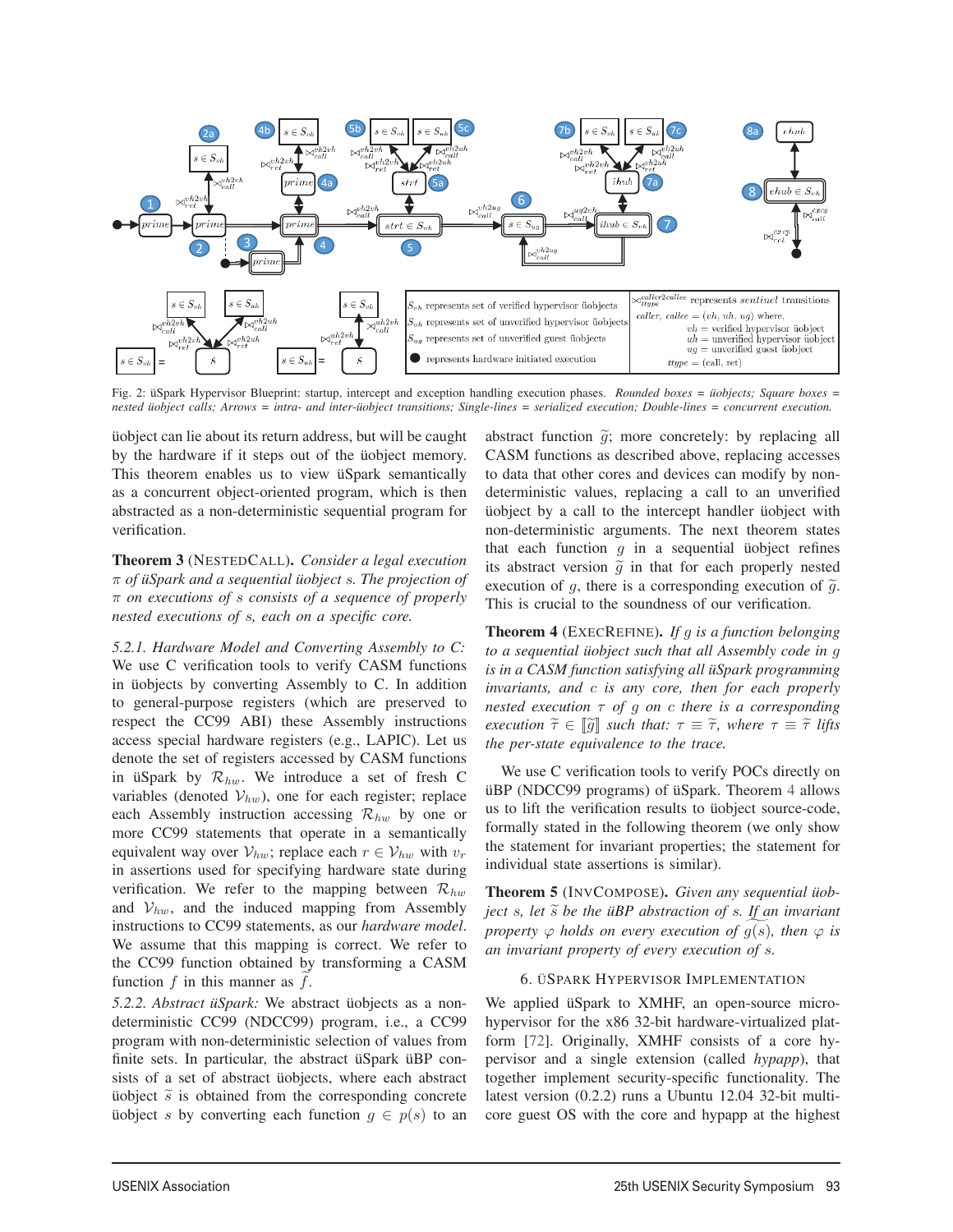privilege level and has been used to develop a wide variety of security applications [53], [74], [83], [85], [86]. Our goal is üXMHF– an incrementally developed and verified version with deprivileged components, and multiple hypapps. As a first step, we refactor XMHF into: (a) verified hypervisor  $(vh)$  üobjects for prime, sentinel, core, üAPIs, and verified hypapps; (b) unverified hypervisor (uh) üobjects for unverified hypapps; and (c) unverified guest  $(ug)$  üobjects for the OS (Figure 2); §8 quantifies this refactoring effort.

6.1. Core, Hypapp and Guest üObjects – We instantiate üXMHF core using three  $vh$  üobjects:  $x$ cstrt (startup), xcihub (handling ug üobject intercepts), and xcehub (runtime harware exception and watchdog handling). We instantiate extensions described in §2 as separate *vh* and *uh* üobjects and add support for multiple hypapps within  $x$ cihub. Finally, we instantiate a  $ug$ üobject, guest for the guest OS. The xcstrt üobject gets control from the prime üobject (§6.2), invokes all registered hypapp üobjects for initialization, and then transfers control to guest. The xcihub üobject gets control from the sentinel upon any intercept (§6.3) and in turn invokes the hypapp üobjects for guest event processing. Upon intercept handling, xcihub resumes execution of guest  $ug$  üobject (Figure 2).

6.2. Prime üObject – The üXMHF boot-loader uses the GETSEC[SENTER] instruction to setup a dynamicroot-of-trust and invokes the prime üobject in a hardware protected execution environment with the CPUs in a known good state and interrupts and DMA disabled.

Prime first enumerates devices and uses VT-d IOMMU to restrict their DMA to designated memory regions. It then initializes the  $vh$  and  $uh$  PAE page tables and the ug 2D EPT page tables for memory protections such that: (i)  $vh$  page tables map  $vh$  üobject memory regions, including MMIO, with supervisor privileges, and all  $uh$ and ug üobject memory regions as user with read-write permissions; (ii) each  $uh$  and  $ug$  page tables marks only its own region, including MMIO, as user and present; (iii) for  $uh$  üobjects, all  $vh$  üobject memory regions are marked supervisor; and (iv) for  $ug$  üobjects all  $vh$  and uh memory regions including MMIO are marked notpresent. Prime uses disjoint CPU I/O bitmaps (which are marked supervisor within uh and ug üobject page tables) for uh and ug üobjects' legacy I/O isolation.

Finally, for each CPU in the system, prime: (a) activates protected-mode with paging and hypervisor-mode via control registers CR0 and CR4 and the VMXON instruction; (b) sets up SYSENTER MSRs, interrupt descriptor table and VM control structure (VMCS) to transfer control to the sentinel; and (c) loads  $vh$  page tables in CR3 and transfers control to xcstrt core startup üobject. **6.3. Sentinel üObject –** For  $vh$  to  $vh$  üobject control transfers, the sentinel uses an indirect JMP instruction. The SYSEXIT and SYSENTER fast system call instructions are used vh to uh control transfers and vice-versa. In such cases, the sentinel loads the  $uh$  page tables into the  $CR3$  register and transfers control to the  $uh$ üobject entry point (or return address via the SYEXIT instruction) at the de-privileged level. The sentinel uses the VMLAUNCH instruction for a call from a  $vh$  to  $ug$ üobject. It handles intercepts by transferring control to the  $vh$  xcihub üobject and upon return from xcihub resumes the  $ug$  üobject via the VMRESUME instruction. In both cases, it loads the  $uq$  üobject EPTs prior to the launch. The sentinel handles exceptions by transferring control to the  $vh$  xcehub üobject. Upon return from xcehub execution is resumed via the IRET instruction. 6.4. üAPI üObjects – Both the core and hypapp üobjects use üAPI üobjects to influence the  $uq$  üobject state. This state includes the ug üobject EPTs and VMCS. We implement üAPI üobjects ugmpgtbl and ugcpust which present interfaces to the  $ug$  üobject EPTs and VMCS respectively. We also implement an additional üAPI üobject uhcpust as an interface to shared CPU state between  $vh$  and  $uh$  üobjects (e.g., MSRs).

6.5. üObject Runtime Library – üObjects rely on a set of common functionality implemented in the following libraries: (a) libuc with memory and string functions; (b) libucrypt with SHA-1 functionality; (c) libustub with üobject entry and sentinel CASM stubs; and (d) libuhw for platform hardware access.

# 7. ÜSPARK HYPERVISOR VERIFICATION

7.1. Verification and Development Tools - We first describe the verification and development tools we use. *7.1.1. Static Analysis with Frama-C:* Frama-C [41] is an industrial-strength C99 static analysis and verification toolkit, written in type-safe OCaml. It has a modular architecture and offers different plugins for distinct styles of analysis. We use the following Frama-C plugins: *Deductive verification* via Frama-C's Weakest-Precondition (WP) plugin enables the verification of assume-guarantee behavior specifications on C functions. Those specifications are expressed in the Annotated ANSI C Specification Language (ACSL) [25] in terms of the C source variables and operations. The WP plugin verifies such ACSL specifications statically on the body of the function by discharging verification conditions via an ensemble of external SMT solvers. *Abstract interpretation* via Frama-C's Value plugin analyzes a program using a sound abstraction of its concrete semantics. It is used to prove ACSL assertions placed in the body of the program that express partial specifications about program variables, and can be combined with deductive verification. *Abstract syntax tree (AST) analysis* via Frama-C's AST plugin performs syntactic analysis on control-flow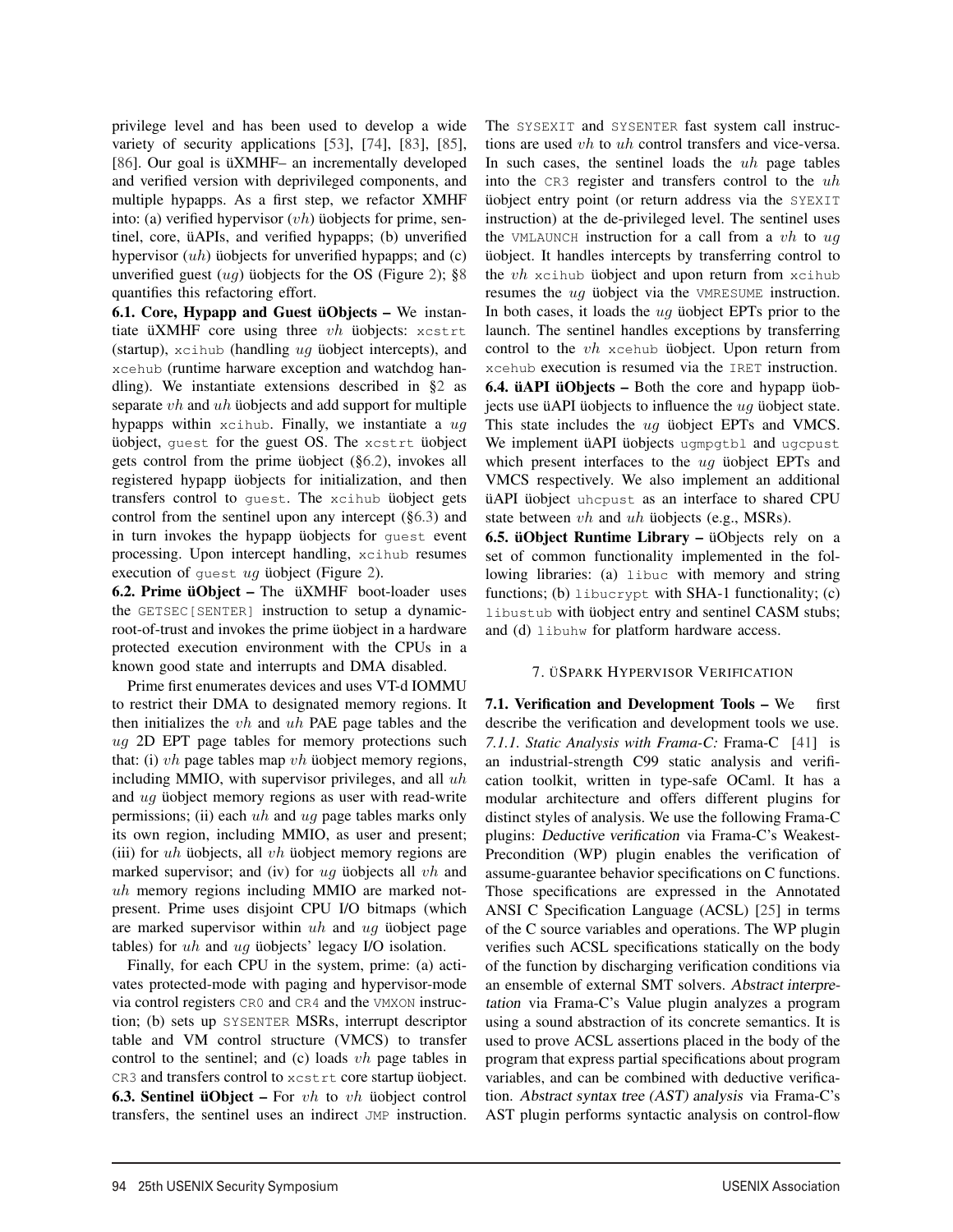graphs and ASTs to enforce syntactic restrictions, e.g., the absence of primitives like function pointers.

*7.1.2. Hardware Model:* We have implemented a C99 hardware model for the commodity x86 hardwarevirtualized platform, by representing platform features such as CPU registers and system-device states as C variables and describing formally how the hardware (should) behave. The hardware model is a re-usable but trusted component. Our hardware model allows for iterative development, modeling only portions of the device used in proving security invariants. This design principle, coupled with serialization enforced by the üSpark architecture blueprint (§4.4), enables us to keep the hardware model simple and amenable to formal validations. Various techniques exist to validate such a hardware model [50], [58] which we plan on exploring as future work (§11).

*7.1.3. üSpark Frama-C Plugins:* We built üSparkspecific plugins on top of Frama-C as follows: (a) übp – enforces üSpark blueprint; (b) ühwm – embeds hardware model during verification; (c) ücasm – substitutes Assembly mnemonics corresponding to CASM instructions after verification; (d) ücc – enforces general üSpark coding rules; (e) ümf – parses üobject manifest; and (f)  $\ddot{u}cvf$  – performs composition check  $(\S7.2.1)$ . These üSpark-specific plugins do not impact the robustness of the Frama-C toolset as we do not modify the kernel or standard plugins. Further, Frama-C's modular architecture helps us keep üSpark-specific Frama-C plugins small, simple, and amenable to manual audits to ensure correctness (§8.1).

*7.1.4. Frama-C and CompCert:* In keeping with our longer term goal of guaranteeing that the verified source code properties carry over to the binary, we employ the CompCert [11], [12], [46] certified C99 compiler to compile üobjects. CompCert over-specifies C99 implementation-defined and unspecified behaviors and is formally verified to produce semantically equivalent Assembly from a C99 program. Our choice of Frama-C and CompCert is further justified by their semantic compatibility. We empirically tested Frama-C against CompCert's C99 specifications and found that both tools had the same treatment of C99 implementation-defined and unspecified behaviors. Further, both tools employ an identical byte-addressable memory model with base addresses and offsets. Therefore, they combine naturally into a powerful analysis and development workflow towards producing verified system binaries.

*7.1.5. Soundness Via Weakening:* We weaken our execution model in two cases to enable sound reasoning. First, since current state-of-the-art static analyzers including Frama-C largely assume sequential execution, we treat all reads to DMA memory and all memory reads by a concurrent üobject as non-deterministic, for verification



**(b)**

Fig. 3: Composition check: (a) **hyperdep** and **sysclog** üobjects both use ugmgtbl üAPI setentry interface to set guest memory page protections in a composable manner. (b) **sysclog** and **apprvexec** both use setentry in a non-composable manner.

to soundly model interference from devices and other cores. Second, we preclude use of C function pointers and CASM indirect jump instructions, which remain challenging for current state-of-the-art static analyzers  $[21]$ . In practice  $(\S7.2)$ , this weakining does not stop us from verifying important security properties, since such properties are implemented via sequential üobjects using non-DMA memory.

7.2. üXMHF Verification – Verification of üXMHF consists of: (a) üobject composition check, and (b) verifying üSpark invariants (§5) and üobject local properties. Throughout this section we use  $vh$ ,  $uh$  and  $ug$ as acronyms for verified and unverified hypervisor and unverified guest üobjects respectively.

*7.2.1. üObject Composition Check:* Resources accessed by multiple üobjects are guarded by üAPI üobjects (§4.3.1). Here we check that all üobjects are composable over the set of üAPIs they use. At a high level, this is checked by constructing an assertion that captures the conjunction of the possible values that the two üobjects write to a shared resource, and then verifying that this assertion is not violated. More specifically, for every üAPI üobject, an interface stub function is first created using its manifest. Next, the stub is populated with invariant definitions and assertions (if any) listed in the manifest of every  $vh$  and  $uh$  non-üAPI üobject that invokes it. Figure 3a shows an example stub for ugmpgtbl üAPI üobject setentry interface with **hyperdep** and **sysclog** hypapps enabled. Lines 2–6 are populated using the corresponding hypapp üobject manifests. Figure 3b shows the same stub with **sysclog** and **aprvexec** hypapps enabled. Finally, the assertions in the stub are verified under *non-deterministic* inputs. For example, **hyperdep** and **syclog** both set the read, write and clear the execute bits for the memory protections of the provided guest memory-page (lines 2–3) and are therefore composable; the assertions (lines 4–6) in Figure 3a are valid. However, **sysclog** and **aprvexec** are not composable (Figure 3b) since **aprvexec** sets the execute bit while **sysclog** clears the execute bit in the protections for the provided memory-page (lines 9–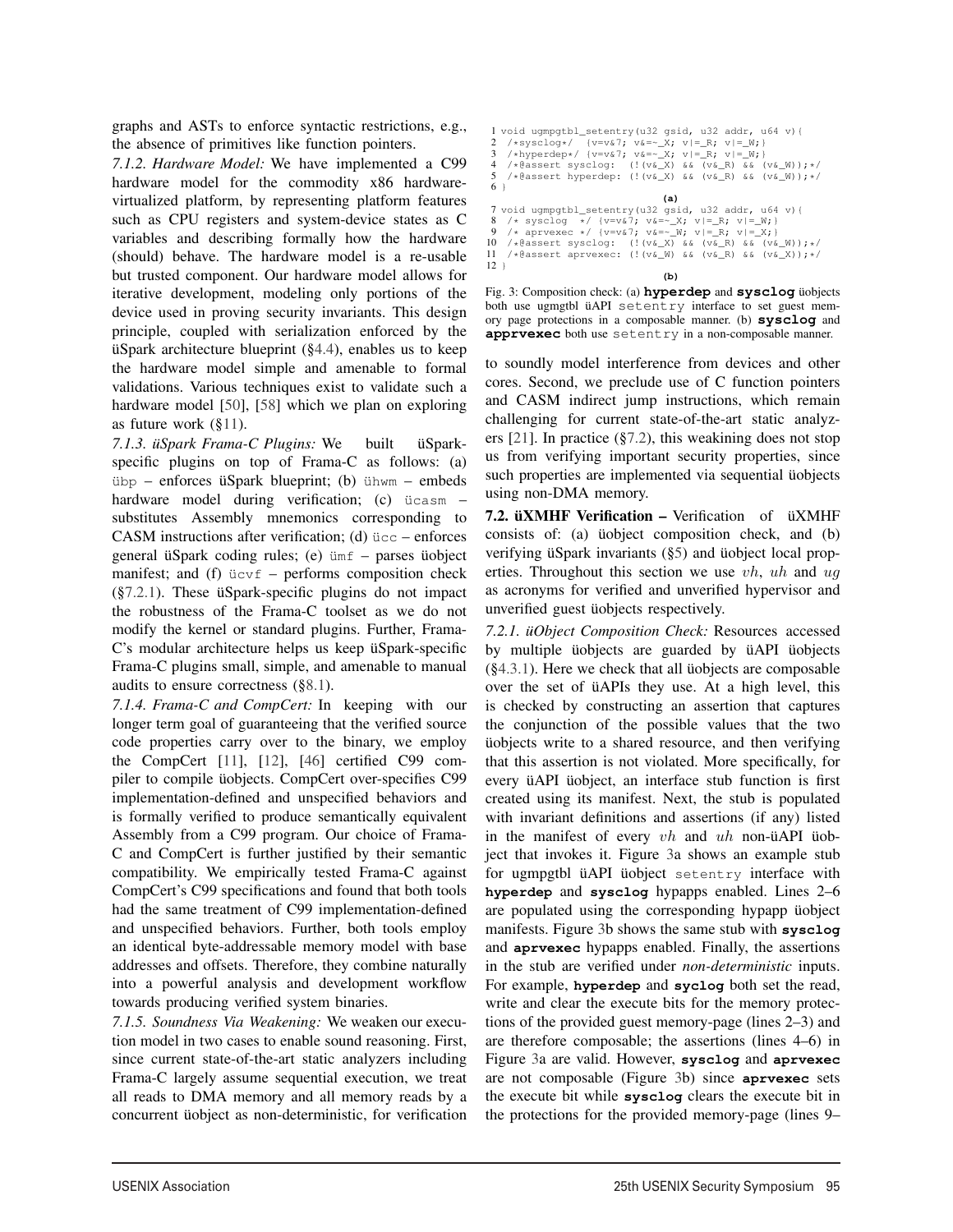10). Note, such composition check assertions are also performed at runtime for üAPI invocations from uh üobjects (§4.3.1). This composition check procedure is üXMHF-specific, and a more general check is an interesting direction for future work.

*7.2.2. üObject Compositional Verification:* As we discussed in §5, we first verify üSpark invariants via a set of PAHs and specific POCs on all vh üobjects including the prime and sentinel. §7.2.3 describes POC verification in further detail. We then verify each of the üXMHF core, hypapp and üAPI üobjects for their local invariants. For brevity we summarize the **hyperdep** üobject verification approach here. Appendix B lists the invariants and verification approach for other üXMHF üobjects. **hyperdep** preserves the following invariant over the ugmpgtbl setentry üAPI: guest OS provided memory pages are marked read-write and not executable. We use deductive verification to verify the hyperdep üobject activate method to ensure that the guest page address that is passed is used as the parameter to the ugmpgtbl üobject setentry method with read, write and no-execute protections. Finally, we verify the üobject runtime library (§6.5) for memory safety including behavior specifications for the memory and string functions within libuc. Note, uh üobjects are not verified since their properties follow from üAPI invariants. ensured by our composition check (§7.2.1).

*7.2.3. POC Verification:* For brevity, we choose a sampling of POCs from a few *ü*Spark invariants  $(\ln v_{ii}^4, \ln v_{ii}^6)$  $Inv_{\text{"iprog}}^6$ ,  $Inv_{\text{"iprog}}^7$ , and  $Inv_{\text{"i}}^{10}$ ; see Appendix A and [73]) that showcase the importance of all the verification techniques described in §7.1.1. All the üSpark invariant POCs are verified using a combination of these techniques. Note that examples described below are necessary (but not sufficient since they are a sample) for the high-level proofs; for example the NESTEDCALL theorem (§5) cannot be proved if there is no non-overlapping, unity-mapped memory ( $Inv_{ii}^4$ ) or DMA protection ( $Inv_{ii}^6$ ).

Figure 4 shows a POC code snippet – from the  $vh$ üobject page-table setup function within prime – for  $\ln v_{ii}^4$ verified using deductive verification. ACSL *requiresassign-ensure* clause triples (lines 4–11) are used to specify function behavior. In this case they specify that every memory address in the page tables is disjoint with virtual-to-physical unity mapping. ACSL *loop invariant* clause allows specification of loops with data structure invariants (lines 17–25). Finally, ACSL *ghost variables* – C statements and variables only visible in specifications – are most notably used for modular reasoning of nested function calls. For example, line 28 invokes a support function for obtaining the memory protection of the specified memory address. This is aliased into a ghost variable which can then be used within the specification (line 29). In summary, the requires-

```
1 //@ ghost u64 gflags[SZ_PDPT*SZ_PDT*SZ_PT];
 2 / * @
 3 ...
    4 requires \valid(vhpgtbl1t[0..(SZ_PDPT*SZ_PDT*SZ_PT)-1]);
  5 ...
6 assigns vhpgtbl1t[0..(SZ_PDPT*SZ_PDT*SZ_PT)-1];
     assigns gflags[0..(SZ_PDPT*SZ_PDT*SZ_PT)-1];
  8 ...
9 ensures (\forall u32 x; 0<=x< SZ_PDPT*SZ_PDT*SZ_PT ==>
10 ((u64)vhpgtbl1t[x] == (((u64)(x*SZB_4K)
11 & 0x7FFFFFFFFFFFF000ULL) | (u64)(gflags[x]))));
12 @*/
13 void gp_setup_vhmempgtbl(void){
14 u32 i, spatype, slabid=XMHF_SLAB_PRIME;<br>15 u64 flags;
15 u64 flags;
     16 ...
\begin{array}{cc} 17 & / * @ \\ 18 & 10 \end{array}18 loop invariant 0 \le i \le (SZ\_PDPT*SZ\_PDT*SZ\_PT);<br>19 loop assigns gflags[0..(SZ PDPT*SZ PDT*SZ PT)],s
19 loop assigns gflags[0..(SZ_PDPT*SZ_PDT*SZ_PT)], spatype,<br>20 flags.i.vhpgtbl1t[0 (SZ_PDPT*SZ_PDT*SZ_PT)].
20 flags,i,vhpgtbl1t[0..(SZ_PDPT*SZ_PDT*SZ_PT)];<br>21 loop invariant \forall integer x; 0 <= x < i =
21 loop invariant \forall integer x; 0 \le x \le i ==><br>22 ((u64)vhpgtbl1t[x]) == (((u64)(x*SZB_4K)
23 & 0x7FFFFFFFFFFFFFF000ULL) | (u64)(gflags[x]));<br>24 loop variant (SZ PDPT*SZ PDT*SZ PT) - i:
24 loop variant (SZ_PDPT*SZ_PDT*SZ_PT) - i;<br>25 \theta*/25 0*/<br>26 for
26 for(i=0; i < (SZ_PDPT*SZ_PDT*SZ_PT); ++i){<br>27 spatype= op getspatype(slabid, (u32)(i*SZ
27 spatype=_gp_getspatype(slabid, (u32)(i*SZB_4K));<br>28 flags= gp getptflags(slabid, (u32)(i*SZB_4K), spa
28 flags=_gp_getptflags(slabid, (u32)(i*SZB_4K),spatype);
29 //@ ghost gflags[i] = flags;
30 vhpgtbl1t[i] = pae_make_pte( (i*SZB_4K), flags);
31 }
32 }
```
Fig. 4: Frama-C ACSL behavior specification and deductive verification: vh üobject memory page-table setup top-level function in prime.

```
prime.cS:
 1 ...
2 ci_movl_eax_medi();
\overline{3} ...
  hwm-cpu.c:
4 void ci_movl_eax_medi(){
 5 ...
6 if(uhm_cpu_r_edi >= IMMULO && uhm_cpu_r_edi >= IMMUHI)
      uhm_immuwr(uhm_cpu_r_edi,uhm_cpu_r_eax);
8 ...
\overline{9} }
   hwm-iommu.c:
10 void _gxmhfhwm_iommu_wr(u32 addr, u32 val){
\frac{11}{12}12 if (addr==IMMUCTRL){ cbuhm_immuctrlwr(val); \dots}
   13 ...
14 }
   prime-vdrv.c:
15 void cbuhwm_immuctrlwr(u32 val){
16 //@assert !(val & IMMUTE) || (val & IMMUTE) &&
17 // gxmhfhwm_iommu_retaddr == (u32)&gp_ret);
18 }
19 ...
```
Fig. 5: üSpark hardware model and proving IOMMU DMA protection.

assigns-ensures clause triplet is sufficient to represent the function behavior, and the loop invariants and ghost variables within the function are used to prove the clause triplet. ACSL is highly expressive with global and type invariants, including first-order, polymorphic, recursive and higher-order specifications [25].

Fig 5 shows a POC code snippet for  $Inv_{ii}^6$  verified using abstract interpretation and the hardware model. The snippet is part of the DMA protection setup function within prime. Line 2 in Fig 5 shows üobject using a designated CASM instruction to perform device I/O to the IOMMU. The hardware model hooks this CASM instruction to the IOMMU device model if the specified I/O range falls within the IOMMU device space (lines 6– 7). The IOMMU modeling then simulates the required logic based on the register accessed and value written (line 12). The hardware model also invokes the appro-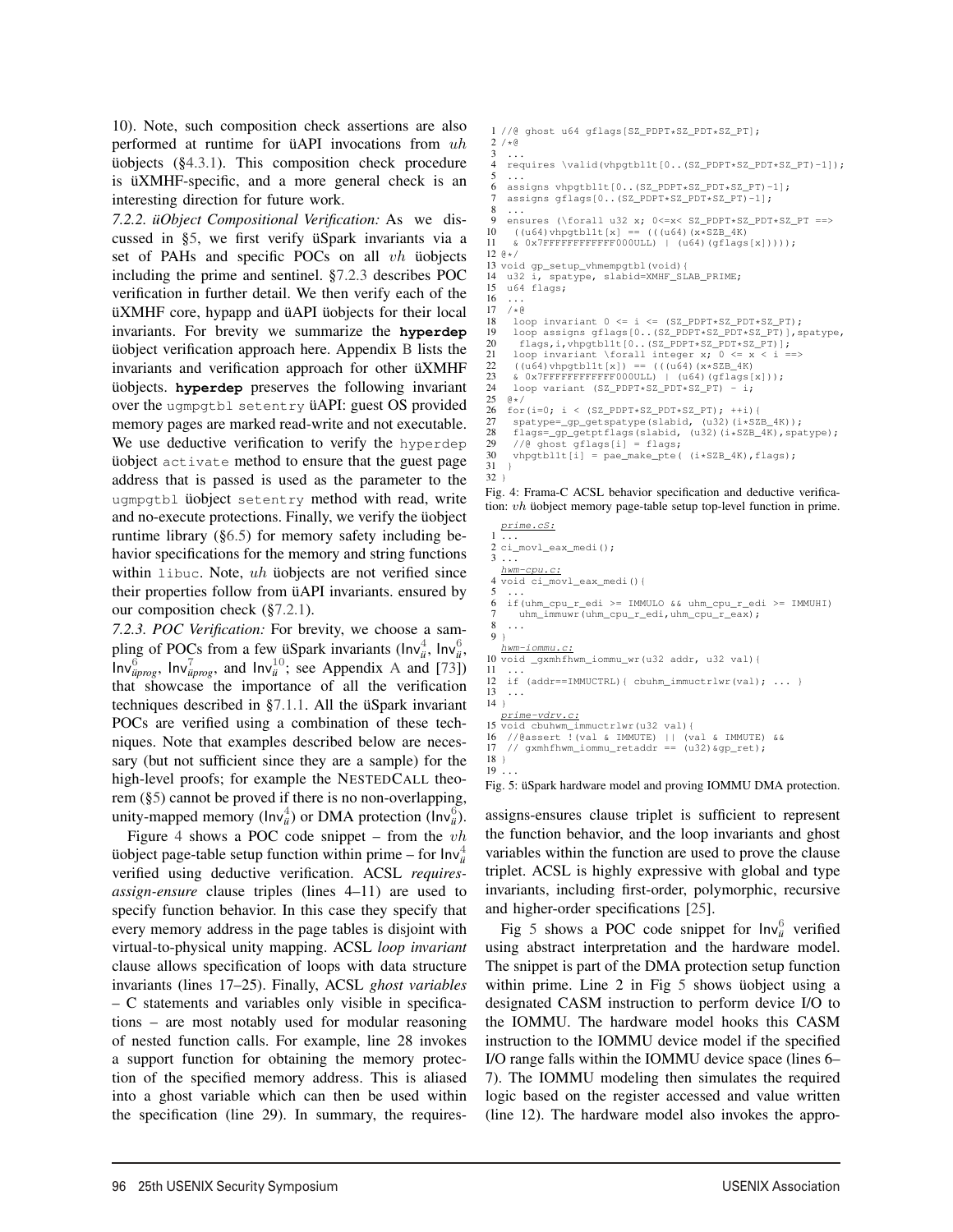|                                                    | Impl | Annot                         |         | <b>Verification</b> |
|----------------------------------------------------|------|-------------------------------|---------|---------------------|
| <b>Component</b>                                   |      | (SLoC)                        | Time[s] | Mem[GB]             |
| üObject libraries:                                 |      |                               |         |                     |
| libuc                                              | 151  | 223                           | 101     | 0.80                |
| libucrypt                                          | 88   | 58                            | 35      | 0.05                |
| libustub                                           | 120  | 97                            | 5       | 0.03                |
| libuhw                                             | 1706 | 749                           | 465     | 0.90                |
| prime                                              | 2043 | 3176                          | 1386    | 1.10                |
| sentinel                                           | 672  | 501                           | 423     | 0.75                |
| üXMHF üAPI üObjects:                               |      |                               |         |                     |
| ugmpgtbl                                           | 128  | 91                            | 174     | 0.65                |
| ugcpust                                            | 73   | 46                            | 118     | 0.70                |
| uhcpust                                            | 26   | 23                            | 99      | 0.50                |
| üXMHF Core üObjects:                               |      |                               |         |                     |
| xcstrt                                             | 97   | $\Omega$                      | 53      | 0.12                |
| xcihub                                             | 247  | 202                           | 147     | 0.60                |
| xcehub                                             | 41   | $\Omega$                      | 48      | 0.08                |
| üXMHF Hypapp üObjects:                             |      |                               |         |                     |
| sysclog                                            | 255  | 213                           | 174     | 0.75                |
| sysclognw                                          | 1193 | 273                           | 413     | 0.85                |
| hyperdep                                           | 161  | 31                            | 98      | 0.70                |
| aprvexec                                           | 199  |                               |         |                     |
| Total/Avg.                                         | 7200 | 5544                          | 3739    | 0.57                |
|                                                    |      | üSpark üAPI composition check | 18      | 0.23                |
| $\ddot{\text{u}}$ Spark Hardware model SLoC = 2079 |      |                               |         |                     |

Fig. 6: üXMHF üobject SLoC and verification time/memory.

priate verification driver callbacks whenever such device registers are written to (line 12). This ensures required device state invariants. For example, assertions in lines 16–17 of the IOMMU control register callback ensure that DMA page-table protections when enabled always point to the populated DMA page tables (which are populated by the prime in a separate function not shown). This ensures that devices can only perform DMA to üobject DMA memory region. Similar techniques are used to: (a) hook designated CASM instructions for üobject access to system memory including  $uq$  üobject memory regions; and (b) proving intra-üobject CFI in the presence of both C and CASM functions by ensuring that CASM functions respect the C ABI and preserve callee registers and stack frames (via corresponding hardware model callbacks, assertions, and ACSL annotations).

POCs for  $Inv_{\text{uprog}}^6$  and  $Inv_{\text{uprog}}^7$  are verified by analysing the abstract syntax trees (AST) to preclude statements involving function pointers in C functions and to ensure CASM functions always end with a CASM ret instruction respectively. The POC for  $Inv_{ii}^{10}$  is verified via CFG analysis to enforce üSpark blueprint conformance. Similar AST-based techniques are employed to: (a) embed hardware model statements, (b) substitute Assembly mnemonics, and (c) ensure soundness of the hardware model by precluding C functions from touching hardware model functions and variables and vice-versa.

#### 8. EVALUATION

8.1. System size and Verification TCB – üXMHF is implemented in 7001 SLoC *verified* privileged code split

| übp   ücasm   ücc   ümf   ühwm   ücvf   Total |  |  |  |
|-----------------------------------------------|--|--|--|
| 108   296   138   132   199   148   1021      |  |  |  |

Fig. 7: Frama-C üSpark specific plugins are written in OCaml and build atop existing Frama-C kernel and standard plugins.

into 11 üobjects with 5544 lines of ACSL annotations and 2079 lines of hardware model (Figure 6). We also implemented an unverified hypervisor extension (**aprvexec**; 199 SLoC) to illustrate how unverified and verified hypervisor üobjects interact. Depending on the properties, üobject verification takes 48 seconds to 23 minutes, and up to 1.1 GB of memory. Cumulative verification time is just over an hour, comparing favorably to related verification efforts [34]. Compositional verification enables each üobject to be (re-)verified separately. The prime üobject takes the longest to verify, but typically does not change as often as other üobjects. Decomposing prime into multiple üobjects can further reduce its (re-)verification time significantly.

Our verification TCB comprises the ACSL annotations, the hardware model (§7.1.2), and Frama-C with associated plugins. Modularity of üobject programs helps keep annotations small and feasible for manual review. Various orthogonal techniques exist to validate our hardware model [50], [58] that we plan to explore as future work. Frama-C is an industrial-strength tool used in many critical systems today [41]; we did not encounter any soundness bugs in these tools (§9). Frama-C üSpark specific plugins (totaling 1021 SLoC of OCaml; Figure 7) are modular, simple, and built upon the existing Frama-C kernel and plugins making them amenable to manual audits. Overall, our TCB compares favorably with other prior approaches (Figure 8).

8.2. Developer Effort – üXMHF was developed and verified in a year by a single system developer who was new to Frama-C/ACSL. A fraction of the time was spent adding implementation support for multiple hypapps with a greater part spent on porting to the üSpark hypervisor architecture by creating required üobjects and adding verification related harnesses and annotations. Annotation-to-code ratio (ACR) ranges from 0.2:1 to 1.6:1 (Figure 6). For üobjects whose properties rely solely on üAPI's the ACR is small (e.g., **hyperdep**). üObjects with properties requiring functional correctness (e.g., **sysclog** and **xcihub**) have relatively larger ACR. The prime and sentinel üobjects have the highest ACR since they discharge most of the üSpark invariants.

8.3. Performance Measurements - All performance benchmarks were carried out on a Dell Optiplex 9020 with an Intel Core-i5 4590 quad-core processor with 4GB of memory. All üobjects were compiled with full compiler optimizations turned on.

*8.3.1. üSpark Microbenchmarks:* The cost of a CASM NULL function call is only 12 clock cycles. Sentinel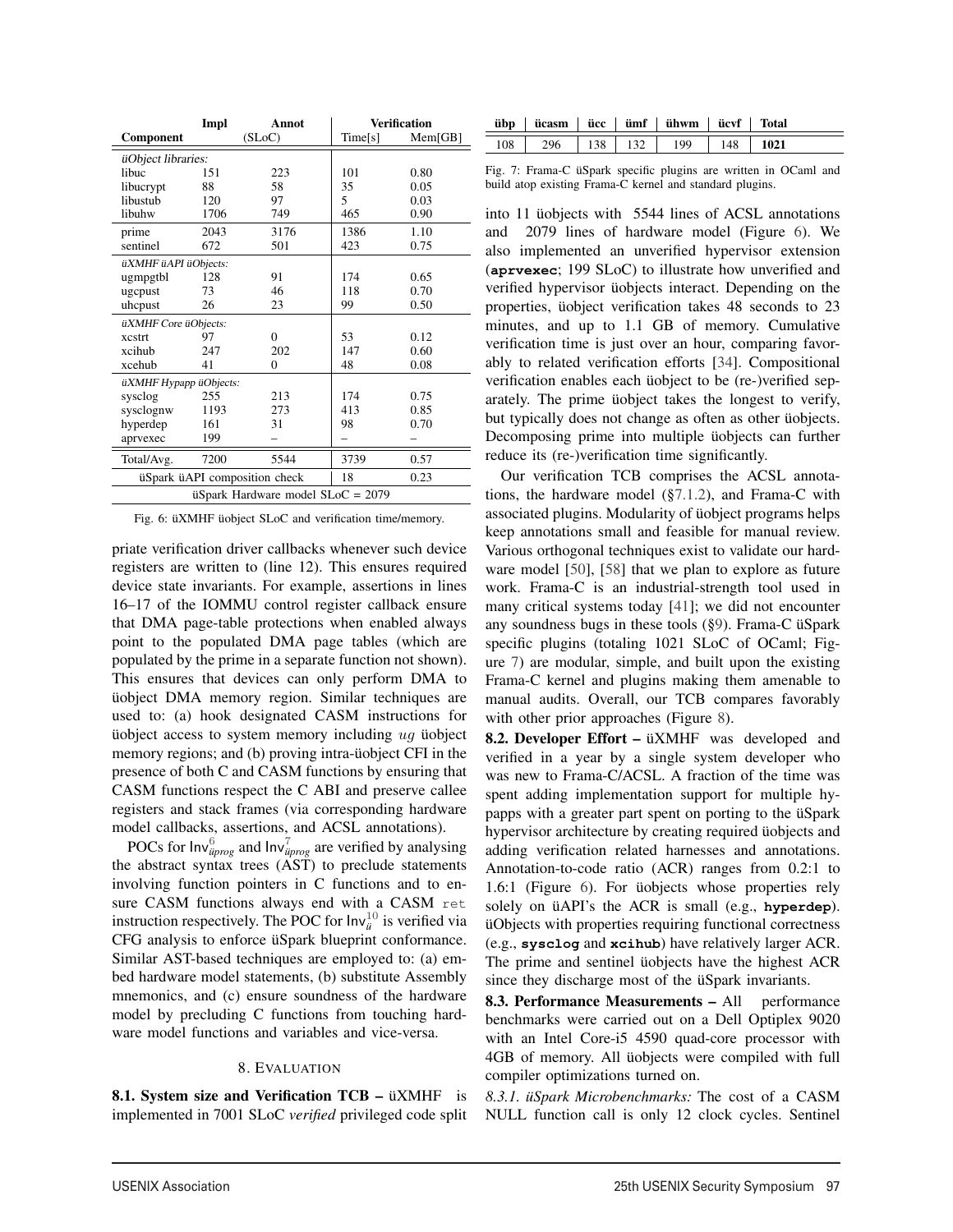| System/TCB  | Compiler   | <b>HW Model</b> | Annot./Specs. | <b>Verification Tools</b>                   | <b>Other</b>         |
|-------------|------------|-----------------|---------------|---------------------------------------------|----------------------|
| Verve       | In TCB     | <b>NS</b>       | NS.           | Boogie, BoogieASM, TAL checker, Z3          | Iso-gen, boot-loader |
| seL4        | In TCB     | NS              | In TCB        | Isabelle/HOL, HOL4, Myreen, Sonolar, Z3     | boot-loader          |
| Hyper-V/Vcc | In TCB     | In TCB          | In TCB        | Vcc, Boogie, Z3                             | boot-loader          |
| Ironclad    | Out-of TCB | In TCB          | In TCB        | Boogie, BoogieASM, Dafnyspec, Symdiff, Z3   | None                 |
| mCertiKOS   | Out-of TCB | NS              | In TCB        | Coa                                         | None                 |
| üSpark      | Out-of TCB | In TCB          | In TCB        | Frama-C, üSpark plugins, Z3, CVC3, Alt-Ergo | None                 |

Fig. 8: Development and Verification Tools Trusted Computing Base (TCB) Comparison: All systems in addition employ a preprocessor (either built-in or stand-alone) for macro substitution and file inclusion and an assembler and linker to produce machine code; *NS = Not supported*

| Verified– | Verified–Unverified / Unverified–Verified |     |     |            |
|-----------|-------------------------------------------|-----|-----|------------|
| Verified  | SEG                                       | CR3 | TSK | <b>HVM</b> |
|           | 37x                                       | 48x | 70x |            |

Fig. 9: üSpark Microbenchmarks: Sentinel üobject call overheads w.r.t regular NULL function call in privileged mode.

| CPUID |    | <b>RDMSR</b> WRMSR XSETBV CRx |     |             | VMCALL SIPI |    |
|-------|----|-------------------------------|-----|-------------|-------------|----|
| - 100 | 98 |                               | 100 | $\perp 100$ | oo          | oο |

Fig. 10: üXMHF Microbenchmarks: core intercept handling clockcycle latency as % of native XMHF performance without üSpark.

|     |    |  | hyperdep aprvexec ropdet   iousb   ionet   iodisk | ioser |
|-----|----|--|---------------------------------------------------|-------|
| -97 | 89 |  | 99                                                |       |

Fig. 11: üXMHF Hypapp and I/O Benchmarks as % of native XMHF performance without üSpark.

|     | ioz-read | ioz-write | compbench | apache |
|-----|----------|-----------|-----------|--------|
| .00 |          | 100       |           |        |

Fig. 12: üXMHF Guest CPU and I/O Benchmarks as % of native XMHF Guest performance without üSpark.

call overhead for verified-to-verified üobject transitions is 2x w.r.t NULL function call (Figure 9). This is due to control transfers to the sentinel and üobject entry points and return addresses via JMP instructions. For transitions involving unverified üobjects the sentinel overhead is broken up into: (a) software overhead such as register saving, parameter marshalling, and call-policy enforcement; and (b) hardware deprivileging overhead. As seen, segmentation and CR3-based page tables provide the lowest overheads (37x and 48x), but are still an order of magnitude larger than the verified-to-verified sentinel call overhead. Hardware deprivileging adds a significant portion (upward of 60%) to the sentinel call in this case. These overheads are comparable to existing unverified disaggregated systems and micro kernels (§10).

*8.3.2. üXMHF Microbenchmarks:* For purposes of micro benchmarking we measure the üXMHF xcihub üobject, which handles several intercepts required for guest execution. üXMHF delivers near native XMHF performance in all cases (Figure 10). We attribute the small overhead for certain intercepts to the code refactoring using üobjects.

*8.3.3. üXMHF Guest Benchmarks:* We execute both compute-bound and I/O-bound applications for guest benchmarking purposes. For compute-bound applications, we use the SPEC-INT 2006 suite. For

I/O-bound applications, we use the iozone (disk reads and writes with 4K block size and 2GB file size), compilebench (project compilation benchmark), and Apache web server performance (ab tool with 200,000 transactions with 20 concurrent connections). üXMHF does not affect native XMHF's guest performance in all cases (Figure 12).

*8.3.4. üXMHF Application Benchmarks:* We use the hypapps described in §6.1 along with another unverified hypapp **ropdet** (which captures guest branch information for ROP detection) for hypapp performance benchmarking. We wrote a guest üobject that interacts with the hypapps to leverage their services as follows. For **sysclog**, activate syscall logging by setting the syscall code page to no-execute and perform sample syscalls. For **hyperdep**, set a data page to no-execute and perform data read and write operations on that page. For **aprvexec**, setup a code page for approved execution, and invoke the hypapp to approve and lock the page against writes, before executing a sort function on that code page. Finally, for **ropdet**, register a test function over which ROP detection is to be performed, and a invoke the test function to collect branch information. Figure 11 shows the performance overhead for these hypapps compared to native XMHF without üSpark. Verified **sysclog** and **hyperdep** run close to native XMHF speeds (2% avg. overhead). Unverified **aprvexec** and **ropdet** incur higher overheads (9% and 11% respectively). The overhead is due to üAPI invariant checks (<10%) and the sentinel cost of deprivileging, shadow stack and parameter marshalling (§8.3.1).

For I/O performance benchmarks, we wrote a mix of DMA I/O (usb and net) and programmed I/O operations (disk and serial) within a hypervisor üobject. The I/O performance overhead (Figure 11) is anywhere from 1- 5% with the DMA-based I/O incurring more overhead. We attribute the higher DMA-based I/O overhead to the IOMMU page tables for DMA access. Note that üSpark does not actively interpose on any I/O operations, which results in a much lower overhead. These I/O overheads also match up to existing micro hypervisor I/O architecture overheads [67], [72], [86].

# 9. EXPERIENCE AND LESSONS LEARNED

**9.1. Frama-C** – The WP plugin's limited casting support helped detect erroneous esoteric casts, e.g., pointer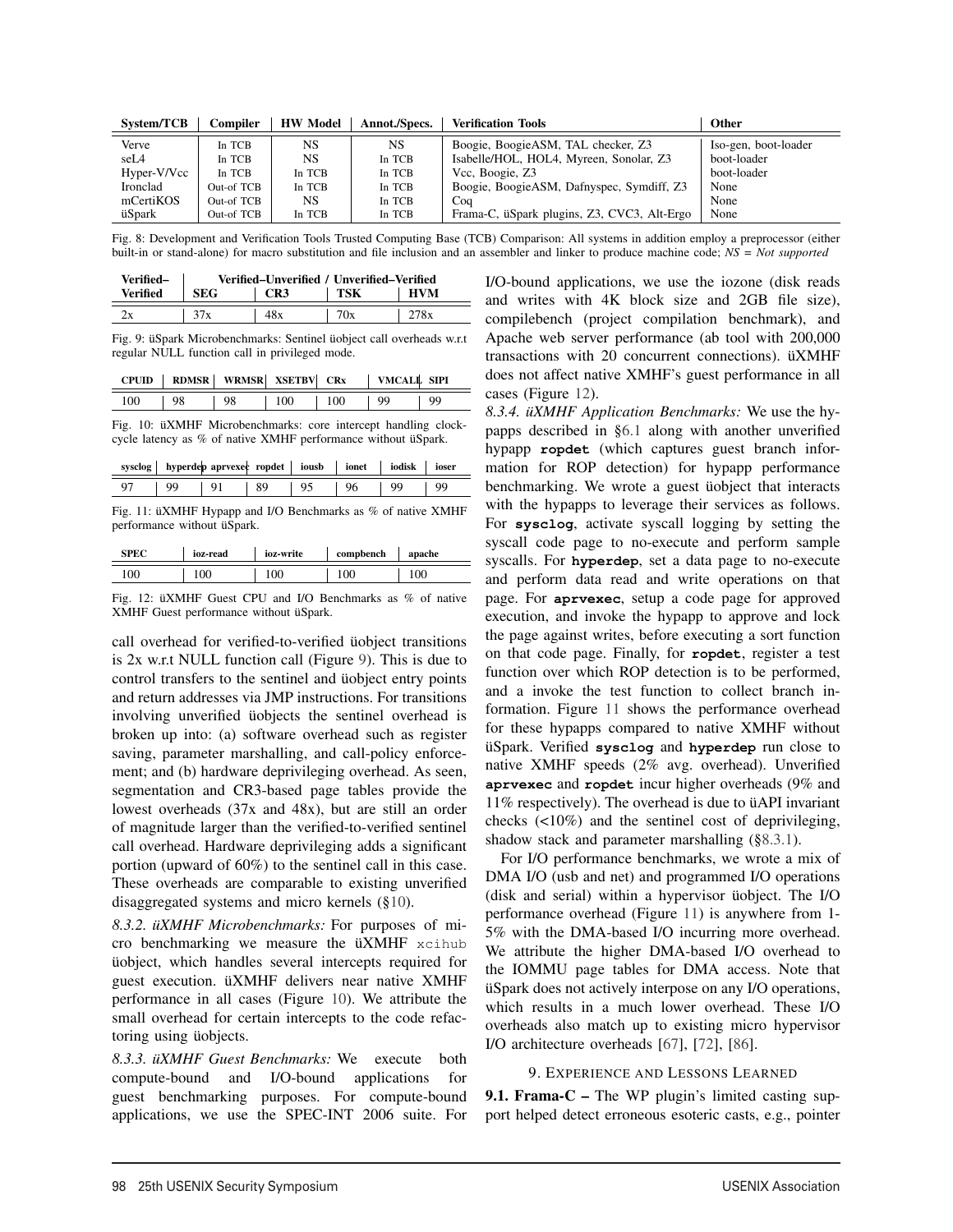to int/u8. While the Value plugin cannot propagate states to arbitrarily large loops, the semantic unrolling option helped propagate states only for desired functions so memory/time resources can be well spent. WP loop invariants are versatile in supporting unbounded loops with nesting. WP discharges proofs more effectively when operating over single-dimensional array accesses for mutating assignments and invariants and simple statements using shift and bit-wise operators. WP also caused proof failures in certain cases with local variable aliasing of function parameters; using parameter variables directly ameliorated the issue. We did not encounter any soundness bugs in Frama-C and its plugins.

9.2. Verification Theories – Automated verification results vary by theory, e.g., Alt-Ergo and Z3 failed to discharge a few verification conditions (VC) that CVC3 handled. Frama-C's ability to combine provers was very useful; CVC3, Z3 and Alt-Ergo together solved all the VCs generated during verification.

9.3. Annotations – ACSL is versatile in its support for writing partial specifications (e.g., memory safety of SHA-1) and assertions as well as complete specifications (e.g., page-table setup). Futher, ACSL annotations use actual C variables and operations. This expressivity spectrum thus allows system programmers to easily transition into the verification domain by initially using simple assertions and function contracts (partial specifications) and iteratively mastering complete specifications.

9.4. CompCert – The C99 subset handled by CompCert suffices to implement most systems-level software constructs. However, struct bit fields with packing and alignment within struct fields are currently unsupported. We added methods with bitwise operators to pack, unpack, deconstruct, and align such variables in the sources.

# 10. RELATED WORK

10.1. Unverified monolithic – SELinux [66], AppArmor [1] and FBAC [59] are some examples of OS kernel modifications that add features to an existing (privileged) kernel to enforce various access control policies. Such approaches suffer from the lack of assurance and separation: a bug in an extension or the core can exist, and then affect other parts of the system arbitrarily.

10.2. Unverified disaggregation – Xen/Xoar [17] converts Xen into deprivileged partitions. NOVA [67] deprivileges everything (including VMM modules), except for a small privileged micro kernel. Safe composition of OS kernel extensions include extensible operating systems [10], [15], [20], [23], [39], [61], kernel driver isolation [13], [28], [47], [48], [69], [70], [78], interposition mechanisms [29], [35], [37], [40] and API compatability libraries [5], [7], [9], [30], [56], [79]. Xax [19] confines untrusted application code to an ABI for accessing OS services. SGX [4] protects application code from (buggy)

privileged code. Disaggregation brings mere isolation but no formal guarantees on its own.

10.3. Verified sandboxing – SFI [52], [54], [60], [76], [82] is a software-based approach for application-level memory isolation but lacks support for low-level privileged instructions and hardware device access, which are necessary for hypervisor and its extensions. Also, SFI employs unverified binary rewriting which can change the semantics of the program and break invariants necessary for compositional verification. Singularity [36] sacrifices legacy compatibility with a complete redesign of a OS written in type-safe languages (MSIL/TAL) and uses software mechanisms to isolate processes (SIP) and supports only memory and type-safety properties.

10.4. Verified kernels – seL4 [43] verifies full functional correctness of the C implementation (7500 LOC) of the micro kernel by showing that it refines an abstract specification. Their specifications don't support abstractions among the kernel or the different kernel modules. These interdependencies often lead to more complex invariants which are difficult to prove (20 person years). Further, seL4 does not allow adding properties using untrusted services; such additions require direct integration into the kernel and lengthy re-verification. Furthermore, there is no support for Assembly (ASM) or device states, which precludes verification of low-level code interacting with devices; (1200 C and 500 ASM SLoC remain unverified). mCertiKOS [31] follows a similar approach to seL4 but makes the abstract specification layered to reduce the interdependencies among the kernel and various extensions and makes the verification process more tractable for an admittedly stripped down version of the original CertiKOS kernel (single-core, non-preemptible custom guest OS, basic process and syscall handling). There is no hardware model and support for ASM is limited to only general-purpose registers. Adding extra system instruction support and device models does not seem trivial; even the stripped down version of the kernel has 300 C and 170 ASM SLoC unverified. This is attributed to memory model limitations of their methodology [31]. Lastly, both mCertiKOS and seL4 require the developer to write line-for-line specifications for C/ASM code in a different abstract language (Isabelle/HOL or Coq/Ocaml/Lasm) with a very steep learning curve.

The VCC project [16], [45] verifies the functional correctness of a fixed Hyper-V hypervisor codebase running a multi-CPU guest, via automated theorem proving. However, the code annotations do not support abstractions among the core hypervisor or drivers. This leads to complex invariants due to interdependencies; only 20% of the hypervisor code-base has been verified [16]. Further, their ASM verification methodology and lack of a full hardware model only allows proving memory safety and arithmetic properties for ASM functions while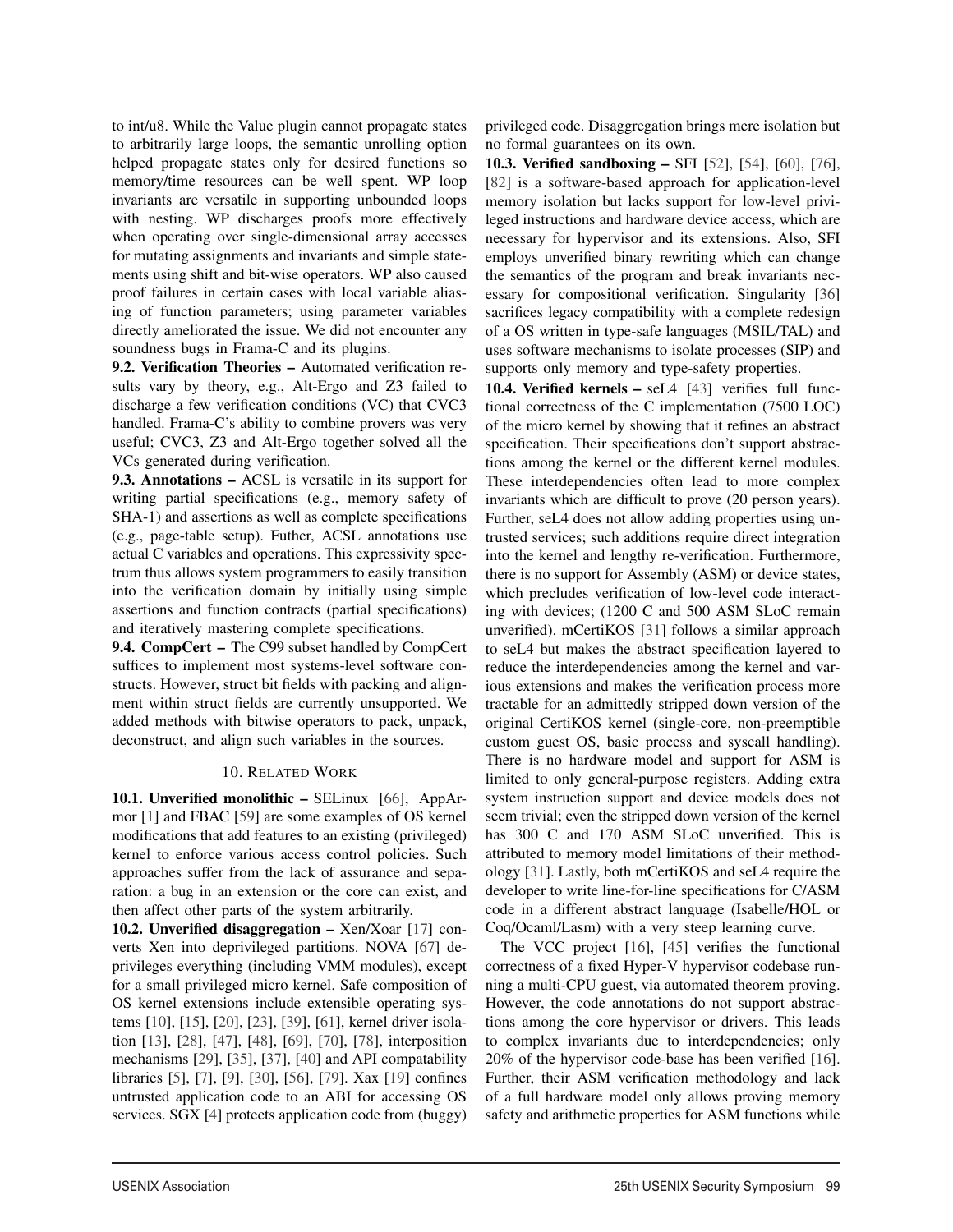precluding compiler optimizations for the corresponding C callee functions [51]. XMHF [72] employs the CBMC model checker with assertions on the C code of a micro-hypervisor to verify memory integrity. However, multiple extensions or composing other properties on top of memory integrity are unsupported. Further, that effort *assumes* interface confinement and leaves out 422 C and 388 ASM SLoC due to limitations of CBMC with largeloops and lack of a hardware model.

10.5. Verified System Stack – In Verve [81], a simplified OS and applications are verified for type and memory safety using a Hoare-style verification condition (VC) generator and automated theorem proving. Ironclad [33] extends Verve with support for higher-level application properties. High-level specifications (written in Dafny) are translated to corresponding code with VCs discharged via an automated theorem prover; the verification took 3 person-years. Verisoft [6] integrates hardware and software, with high-level specifications written in C0 (a tiny subset of C semantics) and refined down to a custom CPU semantics. The verification took 20 person-years on a simple OS with only a disk driver. System stack verification approaches, while powerful, sacrifice compositionality, legacy compatibility and performance. Any changes to kernel code and/or extension configuration requires lengthy re-verification (in person years). Further, the entire system software stack has to be re-implemented in type-safe languages such as C# and TAL (in Verve) or in high-level Dafny specifications (in Ironclad) or on a non-commodity CPU abstraction (in Verisoft). Furthermore, these approaches lack support for co-existence with unverified programs or a guest OS.

# 11. LIMITATIONS AND FUTURE WORK

We now discuss current limitations of our approach with pointers to future work towards bridging these gaps.

11.1. Hardware Model – Our hardware model is currently a trusted component. However, orthogonal techniques such as path-exploration lifting [50] and mechanized x86-multiprocessor semantics [58] provide a solid foundation on which we plan to build upon and validate our hardware model in the future.

11.2. CASM and Certified Compilation – Our highlevel proofs depend on Compcert's specification of the C memory and register semantics and CASM's adherence to those semantics (discharged as invariants on the source-code and our hardware model) to ensure that the C and Assembly code operate on disjoint state. In the future, we plan on leveraging recent developments with Compcert such as the ability to compile and link multi-module source programs [68] to cleanly extend the bi-simulation proof of the CompCert compiler to encompass hardware state and Assembly code. Future work also involves proving (e.g., via bi-simulation) the

semantic equivalence between the hardware model and the corresponding Assembly instructions and demonstrating the semantic synergy between CompCert, CASM and the Frama-C kernel more rigorously for proved properties to translate to the binary.

11.3. Functional Verification – Our focus in this paper is on security invariants and trace properties and functional correctness to support such properties. We are optimistic that liveness properties and full-functional correctness are achievable future goals and not any more harder than existing approaches [31], [33], [43].

11.4. Concurrency – We have shown that a practical multi-threaded system with interesting security properties can be built by dealing with a serialized execution model and sequential verification in lieu of complex concurrent verification. However, we do realize the importance of relaxing our serialized execution model especially in high-performance computing environments and plan on leveraging source-level multi-threaded verification (e.g., Frama-C mthread plugin [24]) to address concurrency in the future.

11.5. Soundness of Tools – Similar to existing approaches, we assume that the verification tools such as Frama-C with associated plugins and back-end theorem provers such as Z3, CVC3 and Alt-Ergo are sound (§8.1,§3.3). Discharging this assumption, while a desirable goal, is currently an open and hard problem in the face of formal methods. However, seminal breakthroughs such as certified software model-checking [55] and formal verification of C static analyzers [38] give us hope that proving soundness of our verification tools will indeed be possible in the future.

11.6. Applicability – Our future work involves generalizing üSpark to a more broadly applicable framework for building compositionally verifiable systems. We are exploring the applicability of üSpark to generalpurpose hypervisors (e.g., Xen and KVM), BIOS, device firmware, operating-system kernel and drivers, userspace applications and browser extensions including vertical integration among these stacked subsystems. The immediate challenges we envision there include unraveling complex data structures, supporting dynamic memory allocations and use of indirect function calls in addition to supporting some form of concurrency.

# 12. CONCLUSION

We presented überSpark, an innovative architecture enforcing verifiable object abstractions in low-level C and Assembly languages and leveraging them in combination with off-the-shelf C software verifiers and certifying compilers to produce high assurance hypervisors for commodity platforms. We incrementally developed and verified a commodity x86 micro-hypervisor using üSpark, and performed a comprehensive evaluation which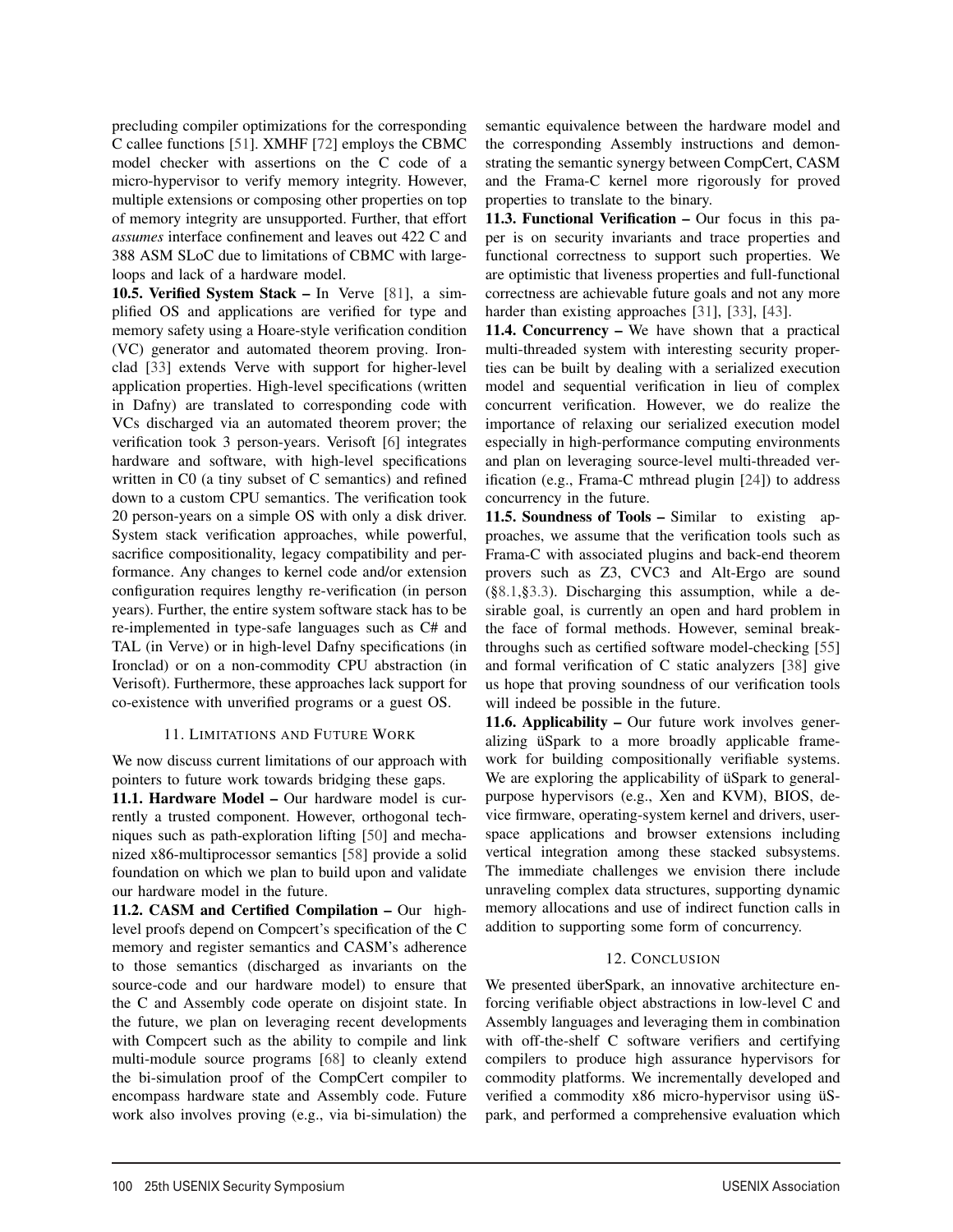shows automated compositional verification with modest development effort and minimal runtime overhead.

Availability: ÜBERSPARK and ÜXMHF sources are available at: **http://uberspark.org**

Acknowledgements: We thank the anonymous reviewers for their detailed comments. We also thank Úlfar Erlingsson, Martín Abadi and Matt Loring for their feedback and insights. This work was partially supported by the Intel Science and Technology Center for Secure Computing, AFOSR MURI on Science of Cybersecurity, the NSA/CMU Science of Security Lablet, and the NSF CNS-1018061 grant. Copyright 2016 CyLab and CMU 2.

#### **REFERENCES**

- [1] Novell, AppArmor, and SELinux Comparison. http://www.novell.com/linux/security/apparmor/ selinux\_comparison.html.
- [2] CVE-2008-3687: Heap-based buffer overflow in Xen 3.3, when compiled with the XSM:FLASK module, allows unprivileged domain users (domU) to execute arbitrary code via the flaskop hypercall. https://cve.mitre.org/, 2008.
- [3] VMSA-2009-0006: VMware patches for ESX and ESXi resolve a critical security vulnerability. http: //www.vmware.com/security/advisories/, 2009.
- [4] Software Guard Extensions Programming Reference 329298-001. http://software.intel.com, 2013.
- [5] http://cygwin.com, 2014.
- [6] E. Alkassar, M. A. Hillebrand, D. C. Leinenbach, N. W. Schirmer, A. Starostin, and A. Tsyban. Balancing the load: Leveraging semantics stack for systems verification. *J. Autom. Reasoning*, 42(2- 4):389–454, 2009.
- [7] J. Appavoo, M. Auslander, D. Edelsohn, D. D. Silva, O. Krieger, M. Ostrowski, B. Rosenburg, R. W. Wisniewski, and J. Xenidis. Providing a linux api on the scalable k42 kernel. In *ATC*, 2003.
- [8] M. Barnett, R. DeLine, M. Fähndrich, K. R. M. Leino, and W. Schulte. Verification of objectoriented programs with invariants. *Journal of Object Technology*, 3(6):27–56, June 2004. Workshop on Formal Techniques for Java-like Programs (FTfJP), ECOOP 2003.
- [9] A. Baumann, D. Lee, P. Fonseca, L. Glendenning, J. R. Lorch, B. Bond, R. Olinsky, and G. C. Hunt. Composing os extensions safely and efficiently with bascule. In *Proc. of EuroSys*, 2013.
- [10] B. N. Bershad, S. Savage, P. Pardyak, E. G. Sirer, M. E. Fiuczynski, D. Becker, C. Chambers, and S. Eggers. Extensibility safety and performance in the SPIN operating system. In *Proc. of SOSP*, 1995.
- [11] S. Blazy, Z. Dargaye, and X. Leroy. Formal verification of a C compiler front-end. In *FM*, 2006.
- [12] S. Boldo, J.-H. Jourdan, X. Leroy, and G. Melquiond. A formally-verified C compiler supporting floating-point arithmetic. In *In Proc. of IEEE ARITH*, 2013.
- [13] S. Boyd-Wickizer and N. Zeldovich. Tolerating malicious device drivers in linux. In *TEC*, 2010.
- [14] C. Chen, P. Maniatis, A. Perrig, A. Vasudevan, and V. Sekar. Towards verifiable resource accounting for outsourced computation. In *ACM VEE*, 2013.
- [15] D. R. Cheriton and K. J. Duda. A caching model of os kernel functionality. In *OSDI*, 1994.
- [16] E. Cohen, M. Dahlweid, M. A. Hillebrand, D. Leinenbach, M. Moskal, T. Santen, W. Schulte, and S. Tobies. VCC: A Practical System for Verifying Concurrent C. In *TPHOLS*, 2009.
- [17] P. Colp, M. Nanavati, J. Zhu, W. Aiello, G. Coker, T. Deegan, P. Loscocco, and A. Warfield. Breaking up is hard to do: Security and functionality in a commodity hypervisor. In *Proc. of SOSP*, 2011.
- [18] A. Dinaburg, P. Royal, M. Sharif, and W. Lee. Ether: malware analysis via hardware virtualization extensions. In *Proc. of CCS*, 2008.
- [19] J. R. Douceur, J. Elson, J. Howell, and J. R. Lorch. Leveraging legacy code to deploy desktop applications on the web. In *Proc. of OSDI*, 2008.
- [20] D. R. Engler, M. F. Kaashoek, and J. O'Toole, Jr. Exokernel: An operating system architecture for application-level resource management. In *Proc. of SOSP*, 1995.
- [21] I. Evans, F. Long, U. Otgonbaatar, H. Shrobe, M. Rinard, H. Okhravi, and S. Sidiroglou-Douskos. Control Jujutsu: On the weaknesses of fine-grained control flow integrity. In *Proc. of CCS*, 2015.
- [22] A. Fattori, R. Paleari, L. Martignoni, and M. Monga. Dynamic and transparent analysis of commodity production systems. In *Proc. of IEEE/ACM ASE 2010*, 2010.
- [23] B. Ford, M. Hibler, J. Lepreau, P. Tullmann, G. Back, and S. Clawson. Microkernels meet recursive virtual machines. In *Proc. of OSDI*, 1996.
- [24] Frama-C. Mthread plug-in. http://frama-c.com/ mthread.html, 2012.
- [25] Frama-C Team. ACSL: ANSI/ISO C Specification Language v1.9. http://www.frama-c.com, 2015.
- [26] J. Franklin, S. Chaki, A. Datta, and A. Seshadri. Scalable Parametric Verification of Secure Systems: How to Verify Reference Monitors without Worry-

 $2$ This material is based upon work funded and supported by the Department of Defense under Contract No. FA8721-05-C-0003 with Carnegie Mellon University for the operation of the Software Engineering Institute, a federally funded research and development center. NO WARRANTY. THIS CARNEGIE MELLON UNIVERSITY AND SOFTWARE ENGINEERING INSTITUTE MATERIAL IS FURNISHED ON AN "AS-IS" BASIS. CARNEGIE MELLON UNIVER-SITY MAKES NO WARRANTIES OF ANY KIND, EITHER EXPRESSED OR IMPLIED, AS TO ANY MATTER INCLUDING, BUT NOT LIMITED TO, WARRANTY OF FITNESS FOR PURPOSE OR MERCHANTABILITY, EXCLUSIVITY, OR RESULTS OBTAINED FROM USE OF THE MATERIAL. CARNEGIE MELLON UNIVERSITY DOES NOT MAKE ANY WARRANTY OF ANY KIND WITH RESPECT TO FREEDOM FROM PATENT, TRADE-MARK, OR COPYRIGHT INFRINGEMENT. [Distribution Statement A] This material has been approved for public release and unlimited distribution. Please see Copyright notice for non-US Government use and distribution. DM-0003658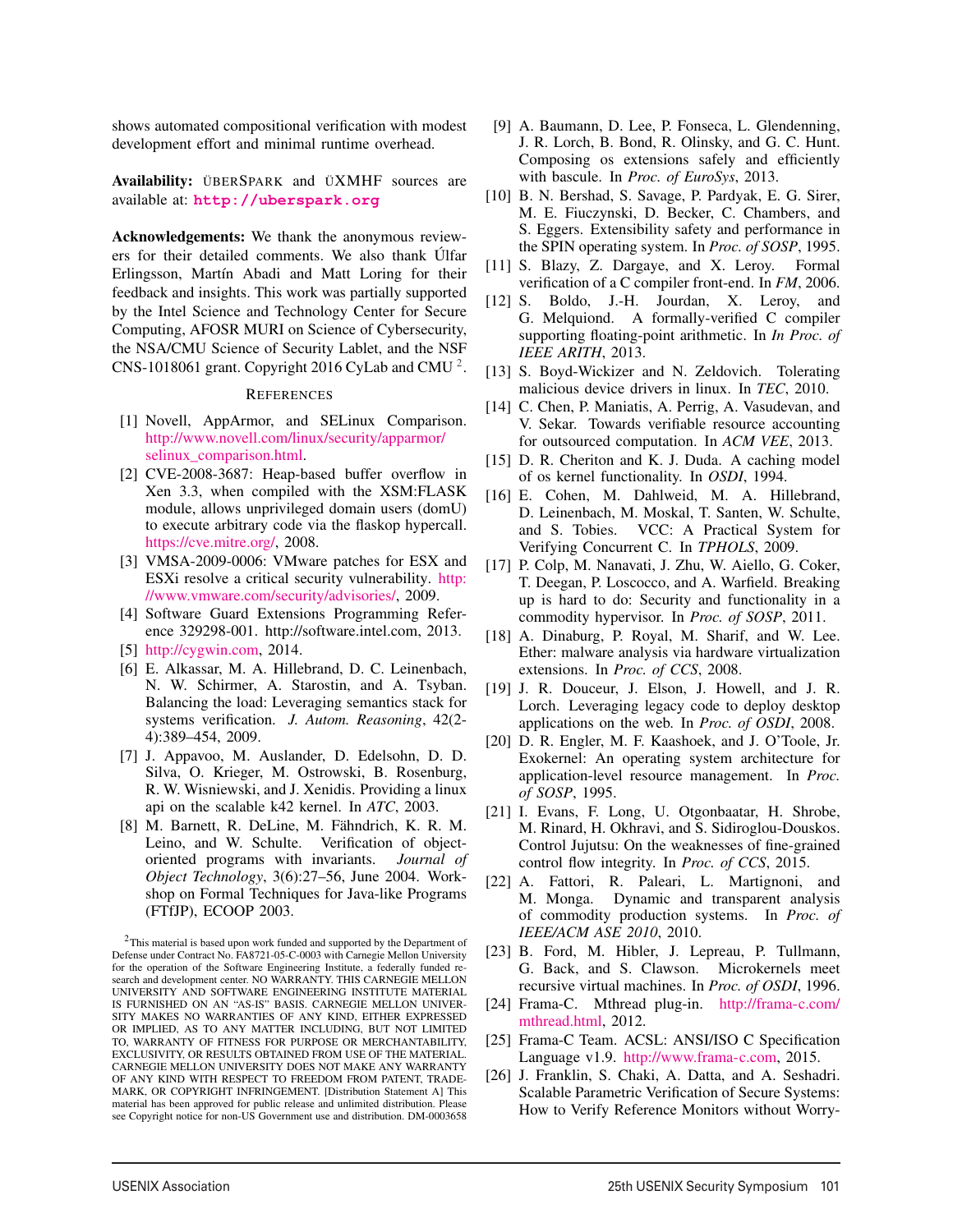ing about Data Structure Size. In *IEEE S&P*, 2010.

- [27] J. Franklin, A. Seshadri, N. Qu, S. Chaki, and A. Datta. Attacking, Repairing, and Verifying SecVisor: A Retrospective on the Security of a Hypervisor. Technical Report CMU-CyLab-08- 008, CMU CyLab, 2008.
- [28] V. Ganapathy, M. J. Renzelmann, A. Balakrishnan, M. M. Swift, and S. Jha. The design and implementation of microdrivers. In *ASPLOS*, 2008.
- [29] D. P. Ghormley, D. Petrou, S. H. Rodrigues, and T. E. Anderson. Slic: An extensibility system for commodity operating systems. In *ATC*, 1998.
- [30] D. Given. http://lbw.sf.net/, 2010.
- [31] R. Gu, J. Koenig, T. Ramananandro, Z. Shao, X. N. Wu, S.-C. Weng, H. Zhang, and Y. Guo. Deep specifications and certified abstraction layers. In *Proc. of POPL*, 2015.
- [32] N. Hardy. Keykos architecture. *SIGOPS Oper. Syst. Rev.*, 19(4):8–25, Oct. 1985.
- [33] C. Hawblitzel, J. Howell, J. R. Lorch, A. Narayan, B. Parno, D. Zhang, and B. Zill. Ironclad apps: End-to-end security via automated full-system verification. In *Proc. of OSDI*, 2014.
- [34] C. Hawblitzel, J. Howell, J. R. Lorch, A. Narayan, B. Parno, D. Zhang, and B. Zill. Ironclad apps: End-to-end security via automated full-system verification. In *Proc. of OSDI*, 2014.
- [35] G. Hunt and D. Brubacher. Detours: Binary interception of win32 functions. In *WINSYM*, 1999.
- [36] G. C. Hunt and J. R. Larus. Singularity: Rethinking the software stack. *SIGOPS Oper. Syst. Rev.*, 41(2):37–49, Apr. 2007.
- [37] M. B. Jones. Interposition agents: Transparently interposing user code at the system interface. *SIGOPS Oper. Syst. Rev.*, 27(5):80–93, Dec. 1993.
- [38] J.-H. Jourdan, V. Laporte, S. Blazy, X. Leroy, and D. Pichardie. A formally-verified c static analyzer. In *Proceedings of the 42Nd Annual ACM SIGPLAN-SIGACT Symposium on Principles of Programming Languages*, POPL '15, pages 247– 259, New York, NY, USA, 2015. ACM.
- [39] M. F. Kaashoek, D. R. Engler, G. R. Ganger, H. M. Briceño, R. Hunt, D. Mazières, T. Pinckney, R. Grimm, J. Jannotti, and K. Mackenzie. Application performance and flexibility on exokernel systems. In *Proc. of SOSP*, 1997.
- [40] Y. A. Khalidi and M. N. Nelson. Extensible file systems in spring. *SIGOPS Oper. Syst. Rev.*, 27(5):1–14, Dec. 1993.
- [41] F. Kirchner, N. Kosmatov, V. Prevosto, J. Signoles, and B. Yakobowski. Frama-c: A software analysis perspective. *FAC*, 27(3):573–609, 2015.
- [42] G. Klein, J. Andronick, K. Elphinstone, T. Murray, T. Sewell, R. Kolanski, and G. Heiser. Comprehensive formal verification of an OS microkernel. *ACM Transactions on Computer Systems*, 32(1):2:1–2:70, Feb. 2014.
- [43] G. Klein, K. Elphinstone, G. Heiser, J. Andronick, D. Cock, P. Derrin, D. Elkaduwe, K. Engelhardt, R. Kolanski, M. Norrish, T. Sewell, H. Tuch, and S. Winwood. seL4: formal verification of an OS kernel. In *Proc. of SOSP*, 2009.
- [44] K. Kortchinsky. Cloudburst: A VMware guest to host escape story. Black Hat, 2009.
- [45] D. Leinenbach and T. Santen. Verifying the Microsoft Hyper-V Hypervisor with VCC. In *FM*, 2009.
- [46] X. Leroy. Formal certification of a compiler backend, or: programming a compiler with a proof assistant. In *Proc. of POPL*, 2006.
- [47] B. Leslie, P. Chubb, N. Fitzroy-dale, S. Gotz, C. Gray, L. Macpherson, D. Potts, Y. Shen, K. Elphinstone, and G. Heiser. User-level device drivers: Achieved performance. In *Journal of Computer Science and Technology*, 2005.
- [48] J. LeVasseur, V. Uhlig, J. Stoess, and S. Gotz. Unmodified device driver reuse and improved system dependability via virtual machines. In *OSDI*, 2004.
- [49] L. Litty, H. A. Lagar-Cavilla, and D. Lie. Hypervisor support for identifying covertly executing binaries. In *Proc. of USENIX Security*, 2008.
- [50] L. Martignoni, S. McCamant, P. Poosankam, D. Song, and P. Maniatis. Path-exploration lifting: Hi-fi tests for Lo-fi emulators. *SIGPLAN Not.*, 47(4):337–348, Mar. 2012.
- [51] S. Maus, M. Moskal, and W. Schulte. Vx86: x86 assembler simulated in C powered by automated theorem proving. In *Proc. of AMAST*, 2008.
- [52] S. McCamant and G. Morrisett. Evaluating SFI for a CISC architecture. In *USENIX Security*, 2006.
- [53] J. M. McCune, Y. Li, N. Qu, Z. Zhou, A. Datta, V. Gligor, and A. Perrig. TrustVisor: Efficient TCB reduction and attestation. In *IEEE S&P*, May 2010.
- [54] G. Morrisett, G. Tan, J. Tassarotti, J.-B. Tristan, and E. Gan. Rocksalt: Better, faster, stronger SFI for the x86. *SIGPLAN Not.*, 47(6):395–404, 2012.
- [55] K. S. Namjoshi. Certifying model checkers. In *Computer Aided Verification, 13th International Conference, CAV 2001, Paris, France, July 18-22, 2001, Proceedings*, pages 2–13, 2001.
- [56] D. E. Porter, S. Boyd-Wickizer, J. Howell, R. Olinsky, and G. C. Hunt. Rethinking the library os from the top down. *SIGARCH Comput. Archit. News*, 39(1):291–304, Mar. 2011.
- [57] D. Quist, L. Liebrock, and J. Neil. Improving antivirus accuracy with hypervisor assisted analysis. *J. Comput. Virol.*, 7(2), May 2011.
- [58] S. Sarkar, P. Sewell, F. Z. Nardelli, S. Owens, T. Ridge, T. Braibant, M. O. Myreen, and J. Alglave. The semantics of x86-cc multiprocessor machine code. *SIGPLAN*, 44(1):379–391, 2009.
- [59] Z. C. Schreuders, C. Payne, and T. McGill. Techniques for automating policy specification for application-oriented access controls. In *Proc. of*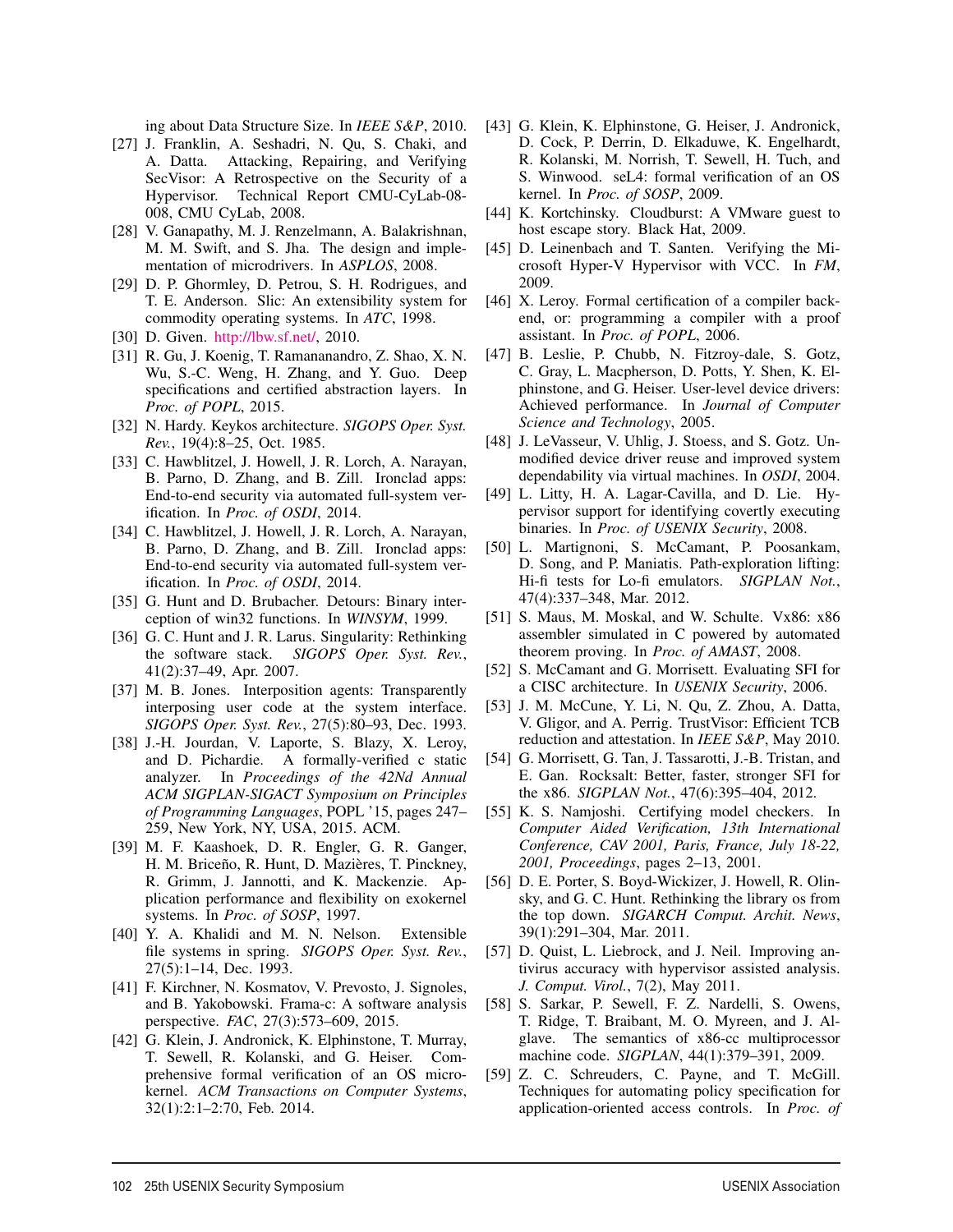*ARES*, 2011.

- [60] D. Sehr, R. Muth, C. Biffle, V. Khimenko, E. Pasko, K. Schimpf, B. Yee, and B. Chen. Adapting software fault isolation to contemporary cpu architectures. In *Proc. of USENIX Security*, 2010.
- [61] M. I. Seltzer, Y. Endo, C. Small, and K. A. Smith. Dealing with disaster: Surviving misbehaved kernel extensions. In *Proc. of OSDI*, 1996.
- [62] A. Seshadri, M. Luk, N. Qu, and A. Perrig. SecVisor: A tiny hypervisor to provide lifetime kernel code integrity for commodity OSes. In *Proc. of SOSP*, 2007.
- [63] J. S. Shapiro, J. M. Smith, and D. J. Farber. Eros: A fast capability system. In *SOSP*, SOSP '99, pages 170–185, 1999.
- [64] M. I. Sharif, W. Lee, W. Cui, and A. Lanzi. Secure in-vm monitoring using hardware virtualization. In *Proc. of CCS*, 2009.
- [65] L. Singaravelu, C. Pu, H. Haertig, and C. Helmuth. Reducing TCB complexity for security-sensitive applications: Three case studies. In *EuroSys*, 2006.
- [66] S. Smalley, C. Vance, and W. Salamon. Implementing SELinux as a Linux LSM. *NSA*, 2001.
- [67] U. Steinberg and B. Kauer. Nova: a microhypervisor-based secure virtualization architecture. In *Proc. of Eurosys*, 2010.
- [68] G. Stewart, L. Beringer, S. Cuellar, and A. W. Appel. Compositional compcert. In *POPL*, pages 275–287, 2015.
- [69] M. M. Swift, B. N. Bershad, and H. M. Levy. Improving the reliability of commodity operating systems. In *Proc. of SOSP*, 2003.
- [70] M. M. Swift, B. N. Bershad, and H. M. Levy. Improving the reliability of commodity operating systems. *ACM TOCS*, 23(1):77–110, Feb. 2005.
- [71] R. Ta-Min, L. Litty, and D. Lie. Splitting interfaces: Making trust between applications and operating systems configurable. In *OSDI*, 2006.
- [72] A. Vasudevan, S. Chaki, L. Jia, J. McCune, J. Newsome, and A. Datta. Design, implementation and verification of an extensible and modular hypervisor framework. In *Proc. of IEEE S&P*, 2013.
- [73] A. Vasudevan, S. Chaki, P. Maniatis, L. Jia, and A. Datta. überSpark: Enforcing Verifiable Object Abstractions for Compositional Security Analysis of a Hypervisor. Technical Report CMU-CyLab-16-003, CMU CyLab, 2016.
- [74] A. Vasudevan, B. Parno, N. Qu, V. D. Gligor, and A. Perrig. Lockdown: Towards a safe and practical architecture for security applications on commodity platforms. In *Proc. of TRUST*, 2012.
- [75] A. Vasudevan, N. Qu, and A. Perrig. Xtrec: Secure real-time execution trace recording on commodity platforms. In *Proc. of IEEE HICSS*, 2011.
- [76] R. Wahbe, S. Lucco, T. E. Anderson, and S. L. Graham. Efficient software-based fault isolation. *SIGOPS OSR*, 27(5):203–216, Dec. 1993.
- [77] Z. Wang, C. Wu, M. Grace, and X. Jiang. Isolating commodity hosted hypervisors with hyperlock. In *Proc. of EuroSys 2012*, 2012.
- [78] D. Williams, P. Reynolds, K. Walsh, E. G. Sirer, and F. B. Schneider. Device driver safety through a reference validation mechanism. In *OSDI*, 2008.
- [79] Wine. http://www.winehq.org/, 2014.
- [80] X. Xiong, D. Tian, and P. Liu. Practical protection of kernel integrity for commodity os from untrusted extensions. In *Proc. of NDSS*, 2011.
- [81] J. Yang and C. Hawblitzel. Safe to the last instruction: Automated verification of a type-safe operating system. In *Proc. of PLDI*, 2010.
- [82] B. Yee, D. Sehr, G. Dardyk, J. B. Chen, R. Muth, T. Ormandy, S. Okasaka, N. Narula, and N. Fullagar. Native client: A sandbox for portable, untrusted x86 native code. In *Proc. of IEEE S&P*, 2009.
- [83] M. Yu, V. D. Gligor, and Z. Zhou. Trusted display on untrusted commodity platforms. In *ACM CCS*, pages 989–1003, 2015.
- [84] F. Zhang, J. Chen, H. Chen, and B. Zang. Cloudvisor: retrofitting protection of virtual machines in multi-tenant cloud with nested virtualization. In *Proc. of SOSP*, 2011.
- [85] Z. Zhou, V. D. Gligor, J. Newsome, and J. M. McCune. Building verifiable trusted path on commodity x86 computers. In *IEEE S&P*, 2012.
- [86] Z. Zhou, M. Yu, and V. D. Gligor. Dancing with Giants: Wimpy Kernels for On-demand Isolated I/O. In *Proc. of IEEE S&P*, 2014.

#### APPENDIX A ÜSPARK INVARIANTS

üSpark reasoning relies foundationally on a set of invariants – properties that must hold throughout the execution of a üSpark hypervisor. The invariants are divided into üSpark system invariants (Figure 13) and üSpark general programming invariants (those that pertain specifically to üSpark üobject C and CASM functions; Figure 14). Each invariant is proved by reducing it further to a set of *proof-assumptions on hardware* (PAHs) and *proof-obligations on code* (POCs) using the üSpark blueprint (üBP; §4–Figure 2). POCs are then discharged on all üSpark verified üobjects including the prime and sentinel using specific verification tools and techniques (§7). A hypervisor implementation is compliant with üSpark– and therefore amenable to compositional reasoning – if it satisfies all the üSpark invariants. Full details including a formal model of the üSpark architecture, semantics, verification approach, associated theorem proofs and invariant-to-PAH/POC mappings can be found in our technical report [73].